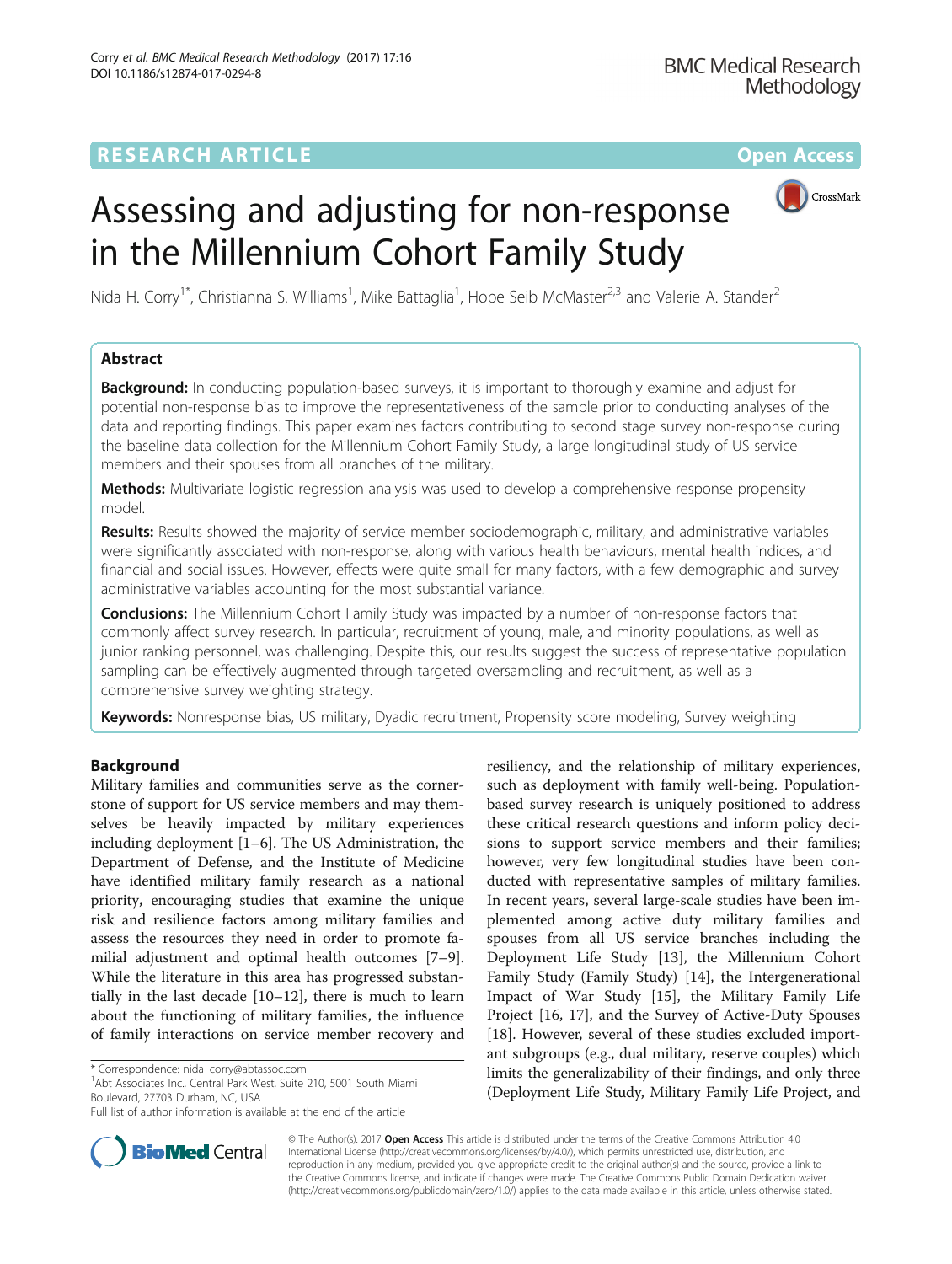Family Study) are positioned to address questions regarding the trajectory of experiences for military families due to their longitudinal design.

The Family Study, a dyadic longitudinal survey of married spouses and military members with two to five years of service, addresses several of these gaps. The study aims to examine the well-being of military spouses and children in a probability-based longitudinal sample of service members from all branches and components of the military. As a result, it provides a unique empirical resource for addressing critical scientific, operational, and policy questions, and for informing the development of interventions promoting resilience among service members and their families. In addition to its robust design as a prospective, longitudinal survey of a probability-based sample across military branches, the Family Study addresses important gaps in the literature by including under-studied subsamples, such as Reserve and National Guard families, dual military couples, and male spouses. The study further plans to follow families over 21 years, a much longer period of time than ever previously attempted. Only married couples of opposite sex were included in the study; thus results may not generalize to lesbian, gay, bisexual and transgendered spouses or to single-parent households. The Family Study is an adjunct to the Millennium Cohort Study, which is the first US population-based prospective study to investigate long-term health effects of military service among active duty military. The Millennium Cohort Study was launched in 2001 and has enrolled four panels of service members; the first wave of enrollment for military spouses in the Family Study occurred concurrently with recruitment for the fourth panel (Panel 4; 2011–2013). The Family Study baseline employed a nested design in which spouses of service members who completed the Millennium Cohort survey were subsequently invited to participate in the study.

Unit non-response is an inevitable feature of populationbased surveys, and it is important to thoroughly examine and adjust for potential non-response bias to improve the representativeness of the sample prior to conducting analyses of the data and reporting findings [\[19, 20](#page-15-0)]. The literature on non-response in population-based surveys indicates the following sociodemographic characteristics are often associated with greater survey response in the civilian population: employment [\[21, 22](#page-15-0)], middle versus younger age [\[21](#page-15-0), [23\]](#page-15-0), female gender [[23](#page-15-0)], higher socioeconomic status/income [[24](#page-15-0), [25](#page-15-0)], and higher levels of formal education [[26](#page-15-0), [27\]](#page-15-0). Surveys of the military population generally reveal a similar pattern of greater response associated with these sociodemographic variables [\[28](#page-15-0)–[30](#page-15-0)], as well as military-specific variables, such as active versus reserve duty status, officer versus enlisted status, and senior versus junior pay grade/rank [[13](#page-15-0), [27\]](#page-15-0). However, very little is known about the response patterns/behaviors of

military spouses and family members. Although several spousal survey studies adjust for non-response [\[13, 16](#page-15-0), [31](#page-15-0)], very few have provided any detailed discussion on the factors associated with spousal non-response. Findings suggest that a higher percentage of response is likely from officer-headed households across services [\[13\]](#page-15-0). In longitudinal surveys, participation in early data collection waves and fewer missing items are also associated with future participation [\[22, 32](#page-15-0)]; therefore, study participation is a predictor of future response. Less is known regarding the influence of psychosocial factors on non-response in the military population, as researchers typically do not have such measures on non-responders or on a proxy for the non-responder (e.g., family member). Some authors, however, suggest that non-respondents may generally be less healthy [\[25, 33, 34](#page-15-0)], have more substance use disorders [[25](#page-15-0), [34\]](#page-15-0), or a history of psychiatric conditions [\[27\]](#page-15-0).

This current study examined factors contributing to second stage survey non-response during the baseline data collection for the Millennium Cohort Family Study conducted from 2011 to 2013. Due to its nested design within the larger Millennium Cohort Study, the Family Study offers a unique opportunity to thoroughly examine and adjust for non-response bias among military spouses by analysing extensive data collected from their service member partners on the Millennium Cohort survey, including sociodemographic and psychosocial characteristics. This study contributes to the interpretation and use of the Family Study data by describing the sample and examining and addressing systematic non-response in the baseline sample. The study provides insights to inform future study designs and recruitment practices involving military spouses.

## Methods

#### Study design

This study was an examination of second stage nonresponse bias to the baseline wave of a population-based, longitudinal survey of spouses of US active duty military conducted in 2012. We also present weighted population estimates of the sociodemographic characteristics of survey respondents, accounting for both sampling design and two stages of dyadic non-response.

#### Study population, data, and procedures

Married spouses of participants in the Millennium Cohort Panel 4 were invited to participate in the study. This panel included only military members with two to five years of service randomly sampled across service branches and components. Female and married service members were oversampled to ensure adequate representation in the Family Study, particularly male spouses of female service members. Response rates for the Millennium Cohort have been described elsewhere (Williams C, Battaglia MB,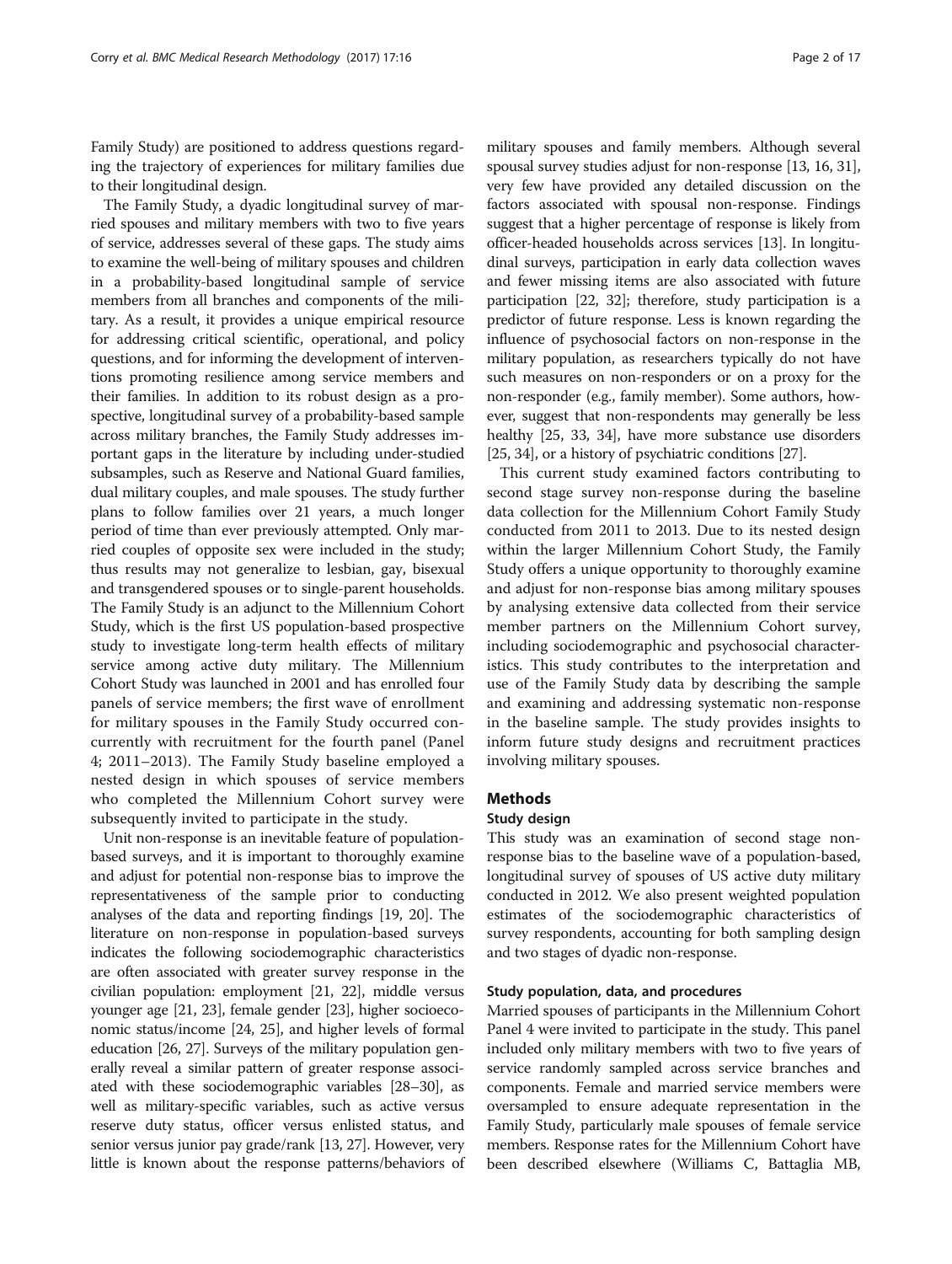Corry NH, McMaster H, Stander V. Millennium Cohort Family Study Weighting Analyses Overview document, 2016). Following completion of the Panel 4 survey, married service members were given the option to refer their spouse to the Family Study and provide their contact information, although this was not a requirement for spousal participation. Spouses who were referred by the service member were recruited via email and postal mail, while non-referred spouses were contacted by postal mail only. In order to successfully engage spouses, additional enrollment strategies included systematic variation in the style of recruitment solicitations, minimal (\$5–\$10) preand post-incentives, as well as both online and paper mail survey response options. The Family Study methods are described in more detail elsewhere [\[14](#page-15-0), [35](#page-15-0)].

For the 28,603 service members who completed the Millennium Cohort survey and were eligible for the Family Study survey, we had extensive self-report data on which to model spousal non-response. Therefore, we utilized both administrative and service member selfreport data to assess non-response bias among spouses. The study was overseen and approved by the Naval Health Research Center's Institutional Review Board (Protocol 2000.0007) and the Office of Management and Budget (approval number 0720–0029). Informed consent was obtained for all participants.

#### Measures

#### Survey administration

Service members' study participation status was determined by the percentage of "base" items completed on the Millennium Cohort survey (i.e., items that were asked of all participants); a participant was designated as a completer if >80% of the base items had responses and as a partial completer if ≤80% of the base items had responses. All Millennium Cohort respondents were categorized into one of two recruitment groups: those who referred their spouse for the Family Study and those who either refused to refer their spouse or submitted the survey without responding to the referral item.

#### Sociodemographic data

Sociodemographic and military data were obtained from service member military records and included gender, birth date, race/ethnicity, education, branch of service, service component, military pay grade, military occupation, deployment, and number of dependents.

#### Mental, physical, and social well-being

The Millennium Cohort survey solicited service member self-report data on a variety of topics, including medical conditions, psychosocial well-being, substance use, and military-specific and occupational exposures. Major depression was assessed by the Patient Health Questionnaire

(PHQ) [\[36\]](#page-15-0) and mental and physical health component scores were derived from the Veterans RAND 36 Item Health Survey (VR-36) [\[37, 38](#page-15-0)]. Stressful life events were assessed by the modified Holmes and Rahe scale [[39](#page-15-0), [40](#page-15-0)]. Posttraumatic stress disorder (PTSD) was assessed by the PTSD Checklist-Civilian Version [\[41](#page-15-0)]. Risk and resilience indicators were also assessed, including posttraumatic growth, from a modified Post Traumatic Growth Inventory [[42\]](#page-15-0), and self-mastery, by items from the Pearlin–Schooler Mastery Scale [\[43\]](#page-15-0). Health conditions and behaviours were assessed by the Insomnia Severity Index [\[44](#page-15-0)], CAGE questionnaire [[45\]](#page-15-0), and selected items from the National Health and Nutrition Examination Survey [[46\]](#page-15-0) and the National Health Interview Survey [[47\]](#page-15-0).

The Family Study survey consisted of approximately 100 items spanning spousal physical and mental health, reports on children's adjustment, and family functioning. Many of the measures in the spousal survey were identical to those administered in the Millennium Cohort service member survey, so that outcomes could be compared and examined for the spousal dyad. More information about the Family Study survey instruments are available elsewhere [\[14](#page-15-0)]. For most of the analyses presented here, the key measure was simply whether or not the spouse completed the Family Study survey (i.e., responded to at least one survey item).

#### Statistical analyses

#### Modeling family study non-response

We conducted bivariate analyses including Chi-Square tests and bivariate logistic regressions to identify key service member characteristics associated with spousal response. Subsequently, we used multivariate logistic regression analysis to develop a comprehensive response propensity model. Because methodological and background variables were most strongly associated with non-response and are more generally available in studies of non-response, the first multivariate logistic regression model included all sociodemographic, military, and administrative variables. In the second model, other service member characteristics that were bivariately associated with non-response were offered for stepwise addition  $(P < 0.05)$ to the first model. In order to include all Family Study eligible Millennium Cohort respondents  $(N = 28,603)$  in modeling non-response, missing cases were assigned the modal response for items with a very small amount of missing data (e.g., education). For other items, a "missing" category was created as one of the response levels for the analyses.

#### Testing the non-response models

We used several techniques to evaluate the model, since one of the purposes for developing a comprehensive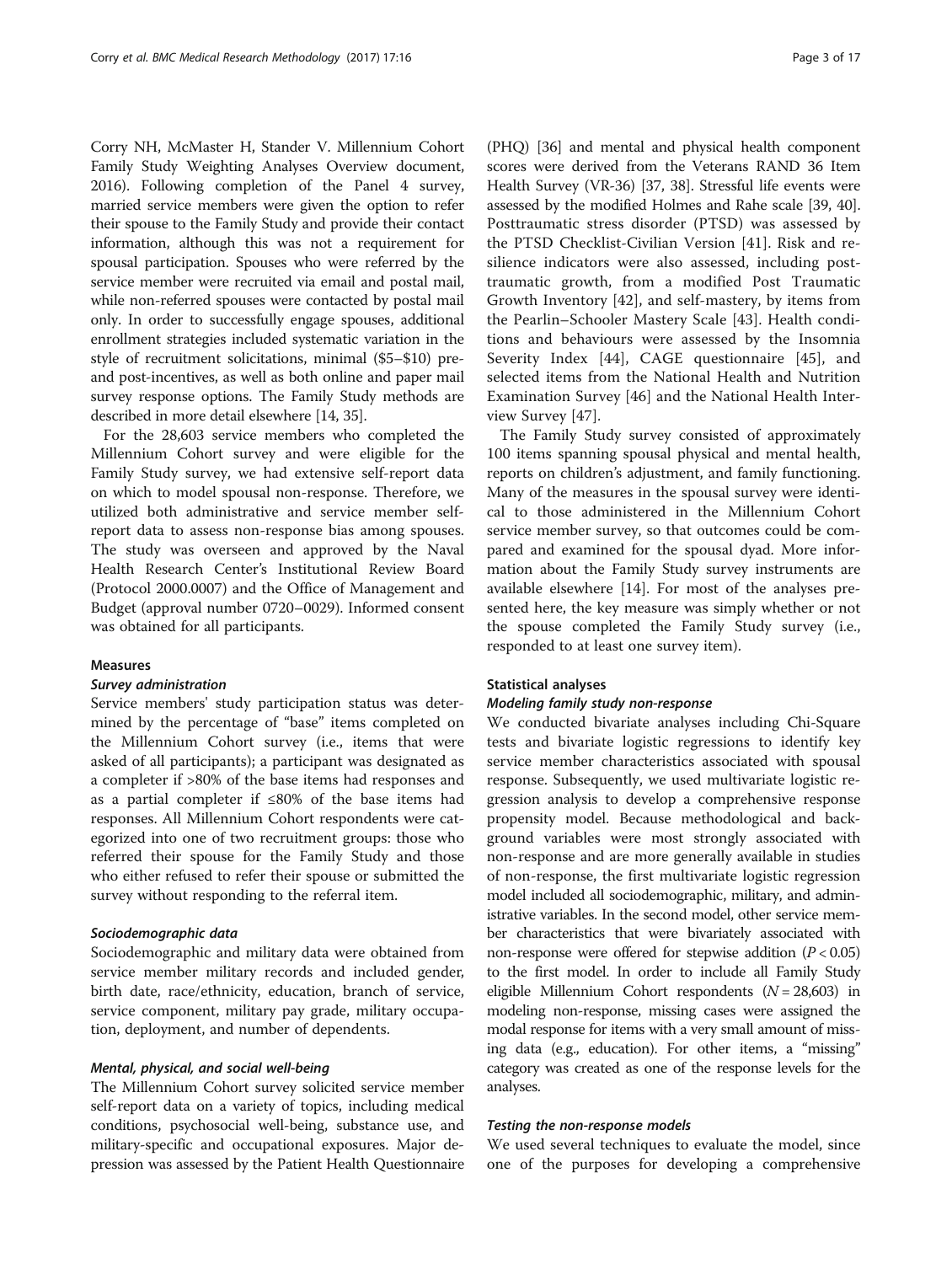model of spousal non-response was to adjust the survey weights for non-response bias. First, we computed the area under the receiver operating characteristic curve (C-statistic), which provided an estimate of the overall model fit. We also compared the distribution of the predicted probabilities of response derived from the models to ensure there was a broad distribution of response propensity. Second, in developing the propensity model, we held out several key service member variables that were strongly correlated with important Family Study outcomes; these variables could then be used as reasonable proxies in validating the effectiveness of the model to adjust for response bias in important outcomes [\[48](#page-15-0)]. The ideal response propensity model is predictive of non-response and key survey outcome variables (i.e., the model can account for non-response bias in important outcomes). Finally, to ensure our non-response model was comprehensive, we assessed whether adding the previously held out service member variables to the phase 2 model would have contributed substantively to its predictive power.

#### Developing family study weights

In developing survey weights, we first accounted for the Millennium Cohort design features and non-response bias because the Family Study was nested within the Millennium Cohort Study. We created sample design weights for the stratified (i.e., by gender and marital status) sampling frame  $(n = 250,000)$  to generalize to the population of military personnel with two to five years of service ( $n = 573,437$ ). We then adjusted the sample design weights for Millennium Cohort non-response using raking ratio estimation [\[49](#page-15-0)] so the marginal totals of the adjusted weights matched those for the population [\[50](#page-16-0)]. The available service member data for this raking process was limited to demographic and service characteristics documented in military records and included gender, age, race/ethnicity, pay grade, service branch, and military component (active duty vs. Reserve/ National Guard). The Millennium Cohort weight (MilCo weight) could be applied to analyses involving Panel 4 participants eligible for the Family Study ( $N = 28,603$ ) and was used for all non-response analyses presented in this paper.

In the next stage of Family Study weight development, we used the estimated spousal response propensities derived from the logistic regression model described above to directly adjust the weights, generating weights adjusted for both Millennium Cohort and Family Study non-response [[51](#page-16-0)]. As a final step, we raked the weights again to known population totals for gender, race/ethnicity, age, pay grade, and service branch, as well as the family study response propensity quintile and trimmed them to reduce weight variability without sacrificing the approximation to those population totals [\[52\]](#page-16-0). The resulting weight can be applied to statistical analysis of the 9872 dyads that participated in the Family Study. We evaluated the effectiveness of the weights in reducing non-response bias by comparing the prevalence of sociodemographic characteristics estimated in three ways: unweighted, applying the MilCo weight, and applying the final Family Study weight.

#### Results

#### Baseline characteristics and study participation

A total of 9872 spouses responded to the Family Study survey, out of 28,603 eligible service member respondents, for an overall response rate of 34.5% (34.3% using the MilCo weight). For all eligible Millennium Cohort service members, Table [1](#page-4-0) presents the prevalence of each of the demographic, administrative, military, and individual adjustment characteristics included in our non-response model, as well as percentages of spouses responding to the Family Study survey by subgroup. Table [2](#page-7-0) further lists Millennium Cohort participant characteristics that were found to have a statistically significant relationship with spousal response in bivariate analyses, but were not included in the final model.

The majority of service member sociodemographic, military, and administrative variables were significantly associated with greater spousal response, including male gender, older age, white/non-Hispanic ethnicity, higher education, an income between \$25,000–\$74,999, having dependent children, serving in the Reserve/National Guard versus active duty, having been deployed with known combat status, completing the full Millennium Cohort survey, and referring spouse to the Family Study. Service member health behaviours such as smoking, low or high sleep duration (vs. intermediate), greater caffeine intake, and sedentary activities, as well as poorer overall physical health indices, were associated with lower survey response. Positive mental health indices were associated with greater likelihood of spousal response, including the absence of major depression, PTSD symptoms, medication, and more posttraumatic growth. Fewer financial and social problems, including fewer difficulties with partner and stressful life events, were also related to greater spousal response.

Although many of these comparisons were statistically significant, the most substantive differences were observed for a fairly small number of demographic and administrative variables. For example, the single strongest predictor of spousal response was whether the service member referred him/her for participation, with 64.5% of referred spouses participating compared to only 22% of non-referred spouses. Other factors associated with at least a 50% difference in spousal response from Table [1](#page-4-0) included gender, with spouses of male service members more than twice as likely to respond as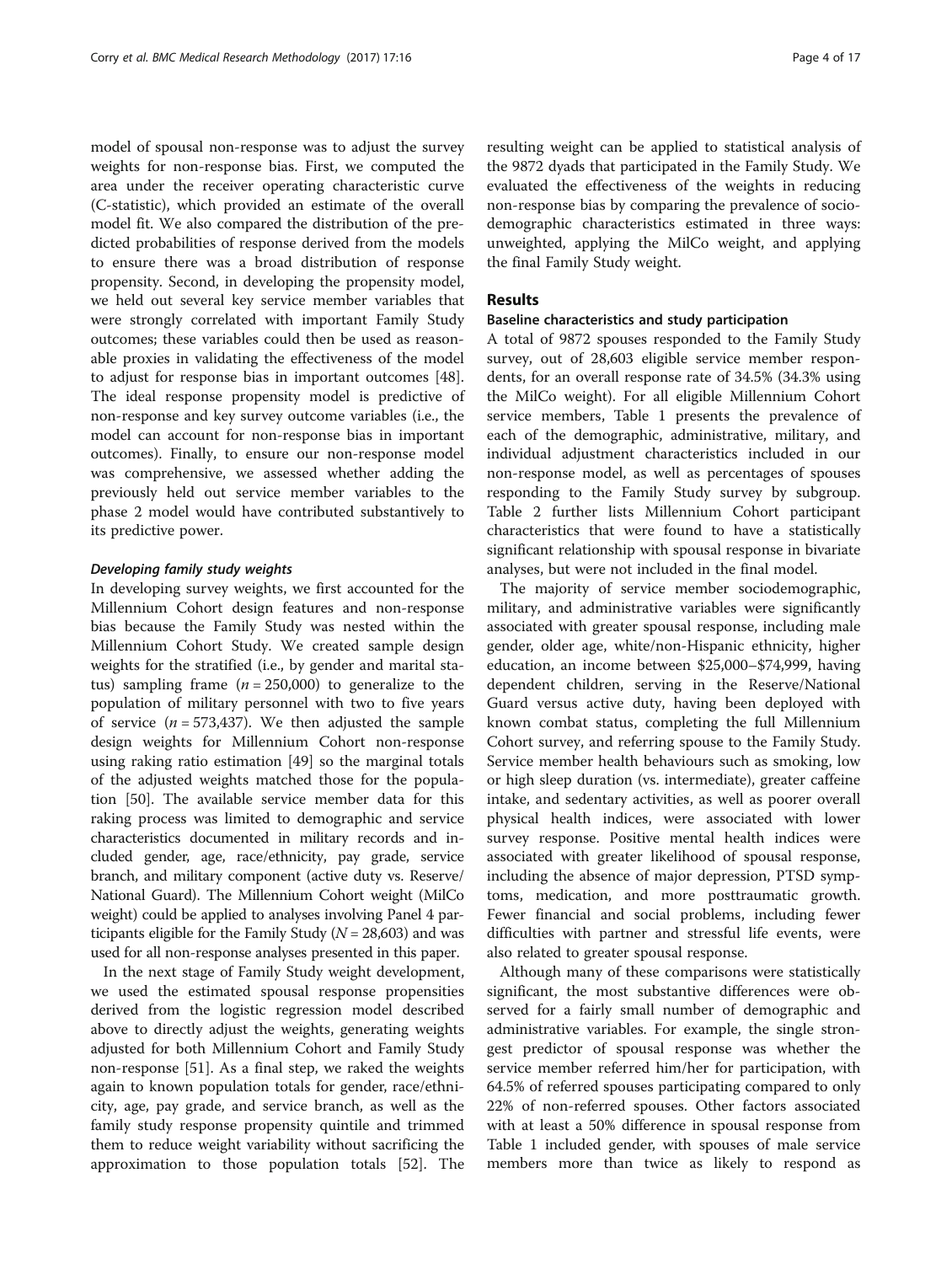| Characteristic                                           | Prevalence of characteristics <sup>a</sup> |            | Percent responding | $P$ -value |
|----------------------------------------------------------|--------------------------------------------|------------|--------------------|------------|
|                                                          | Unweighted n                               | Prevalence | to Family Survey   |            |
| Total                                                    | 28,603                                     | 100.00     | 34.3               |            |
| Demographic, service, and administrative characteristics |                                            |            |                    |            |
| Gender                                                   |                                            |            |                    |            |
| Male                                                     | 21,984                                     | 86.0       | 37.1               | < 0.0001   |
| Female                                                   | 6619                                       | 14.0       | 16.6               |            |
| Age                                                      |                                            |            |                    |            |
| $17-24$ years                                            | 12,378                                     | 48.3       | 31.0               | < 0.0001   |
| $25-29$ years                                            | 10,797                                     | 35.5       | 37.5               |            |
| 30+ years                                                | 5428                                       | 16.2       | 37.1               |            |
| Race/ethnicity                                           |                                            |            |                    |            |
| White, non-Hispanic                                      | 21,294                                     | 69.6       | 37.6               | < 0.0001   |
| Black, non-Hispanic                                      | 2470                                       | 12.1       | 22.1               |            |
| Hispanic                                                 | 2602                                       | 10.8       | 29.1               |            |
| Other                                                    | 2237                                       | 7.5        | 30.2               |            |
| Education                                                |                                            |            |                    |            |
| < High school completion/diploma                         | 51                                         | 0.2        | 19.9               | < 0.0001   |
| High school degree/GED/or equivalent                     | 5477                                       | 24.2       | 29.8               |            |
| Some college (including 2 years degree)                  | 15,469                                     | 57.4       | 33.4               |            |
| Bachelor's degree                                        | 5414                                       | 14.1       | 41.9               |            |
| Advanced degree                                          | 2192                                       | 4.1        | 46.7               |            |
| Income                                                   |                                            |            |                    |            |
| $<$ \$50,000                                             | 15,912                                     | 62.5       | 33.5               | < 0.0001   |
| \$50,000-\$74,999                                        | 5799                                       | 18.4       | 37.2               |            |
| \$75,000+                                                | 4817                                       | 11.1       | 41.1               |            |
| Missing                                                  | 2075                                       | 7.9        | 24.2               |            |
| Number of dependent children                             |                                            |            |                    |            |
| None                                                     | 12,664                                     | 44.6       | 32.2               | < 0.0001   |
| One                                                      | 7865                                       | 27.5       | 35.2               |            |
| Two                                                      | 5205                                       | 18.0       | 36.6               |            |
| Three or more                                            | 2869                                       | 9.8        | 36.8               |            |
| Component                                                |                                            |            |                    |            |
| Active duty                                              | 22,365                                     | 78.9       | 34.1               | 0.1408     |
| Reserve/National Guard                                   | 6238                                       | 21.1       | 35.1               |            |
| Service branch                                           |                                            |            |                    |            |
| Army                                                     | 12,949                                     | 50.3       | 34.7               | 0.0001     |
| Navy/Coast Guard                                         | 4698                                       | 17.1       | 35.7               |            |
| Marine Corps                                             | 2649                                       | 15.3       | 34.4               |            |
| Air Force                                                | 8307                                       | 17.4       | 31.6               |            |
| Pay grade                                                |                                            |            |                    |            |
| Enlisted                                                 | 23,505                                     | 91.0       | 32.8               | < 0.0001   |
| Warrant/commissioned officer                             | 5098                                       | 9.0        | 48.7               |            |

<span id="page-4-0"></span>Table 1 Characteristics of Millennium Cohort participants and Family Survey response – included in final response propensity model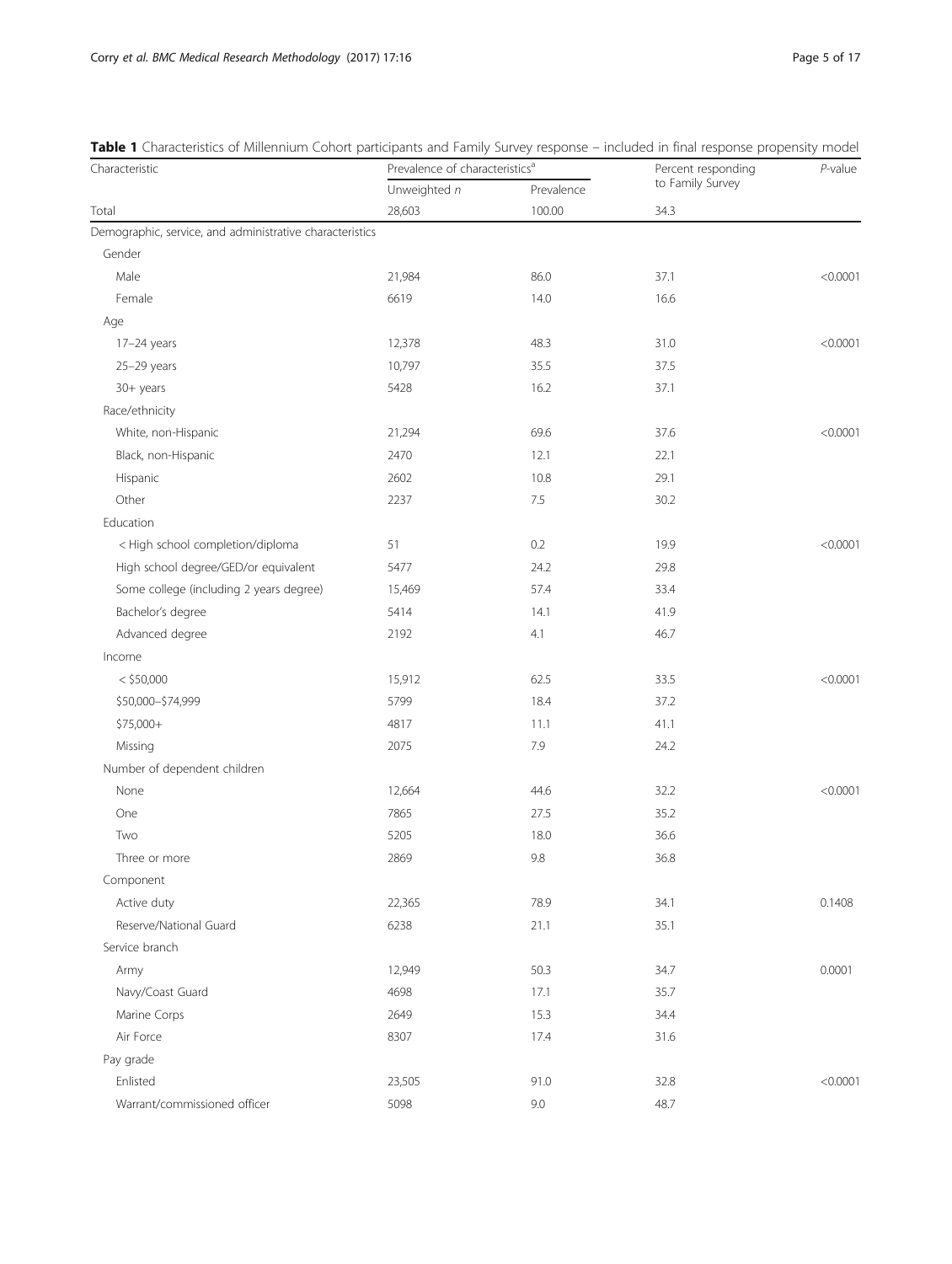| Table 1 Characteristics of Millennium Cohort participants and Family Survey response - included in final response propensity model |  |  |
|------------------------------------------------------------------------------------------------------------------------------------|--|--|
| (Continued)                                                                                                                        |  |  |

| Deployment/combat                         |        |         |      |          |
|-------------------------------------------|--------|---------|------|----------|
| Not deployed                              | 6276   | 19.5    | 31.3 | < 0.0001 |
| Deployed, no combat                       | 3357   | 10.7    | 33.7 |          |
| Deployed, in combat                       | 17,977 | 65.9    | 36.0 |          |
| Deployed, combat unknown                  | 993    | $4.0\,$ | 21.4 |          |
| Panel 4 survey completion                 |        |         |      |          |
| Complete                                  | 27,045 | 93.9    | 35.1 | < 0.0001 |
| Partial                                   | 1558   | 6.1     | 20.8 |          |
| Panel 4 respondent referred spouse        |        |         |      |          |
| Yes                                       | 8319   | 28.9    | 64.5 | < 0.0001 |
| No                                        | 20,284 | 71.1    | 22.0 |          |
| Health behaviours                         |        |         |      |          |
| Average hours of sleep/day                |        |         |      |          |
| < 6 h                                     | 6848   | 27.76   | 32.2 | < 0.0001 |
| 6 h                                       | 8192   | 28.95   | 34.1 |          |
| 7 h                                       | 6939   | 21.53   | 39.2 |          |
| 8 h                                       | 4707   | 15.01   | 34.1 |          |
| >8 h                                      | 1298   | 4.43    | 32.4 |          |
| Missing                                   | 619    | 2.33    | 19.7 |          |
| Description of usual activities           |        |         |      |          |
| Sit during day and do not walk much       | 6581   | 20.5    | 35.2 | < 0.0001 |
| Stand/ walk a lot, little lifting         | 11,052 | 37.5    | 32.9 |          |
| Light loads, or climb often               | 7893   | 29.4    | 35.5 |          |
| Heavy work                                | 2499   | 10.3    | 36.8 |          |
| Missing                                   | 578    | 2.2     | 20.5 |          |
| Physical health indices                   |        |         |      |          |
| Body mass index                           |        |         |      |          |
| $<$ 25.0                                  | 10,612 | 34.3    | 33.7 | < 0.0001 |
| $25.0 - 29.9$                             | 13,710 | 49.5    | 35.3 |          |
| $30.0+$                                   | 3893   | 14.9    | 33.9 |          |
| Missing                                   | 388    | 1.3     | 14.7 |          |
| Days unable to work due to illness/injury |        |         |      |          |
| None                                      | 16,622 | 58.2    | 34.4 | < 0.0001 |
| $1-5$ days                                | 6456   | 21.1    | 34.6 |          |
| $6-15$ days                               | 2196   | 7.9     | 32.9 |          |
| $16+$ days                                | 2657   | 10.4    | 35.7 |          |
| Missing                                   | 672    | 2.4     | 25.0 |          |
| Mental health indices                     |        |         |      |          |
| VR-36 mental component score              |        |         |      |          |
| Lowest 15%                                | 3611   | 14.1    | 31.6 | < 0.0001 |
| Middle 70%                                | 19,279 | 66.5    | 35.4 |          |
| Highest 15%                               | 4335   | 14.0    | 35.9 |          |
| Missing                                   | 1378   | 5.3     | 22.6 |          |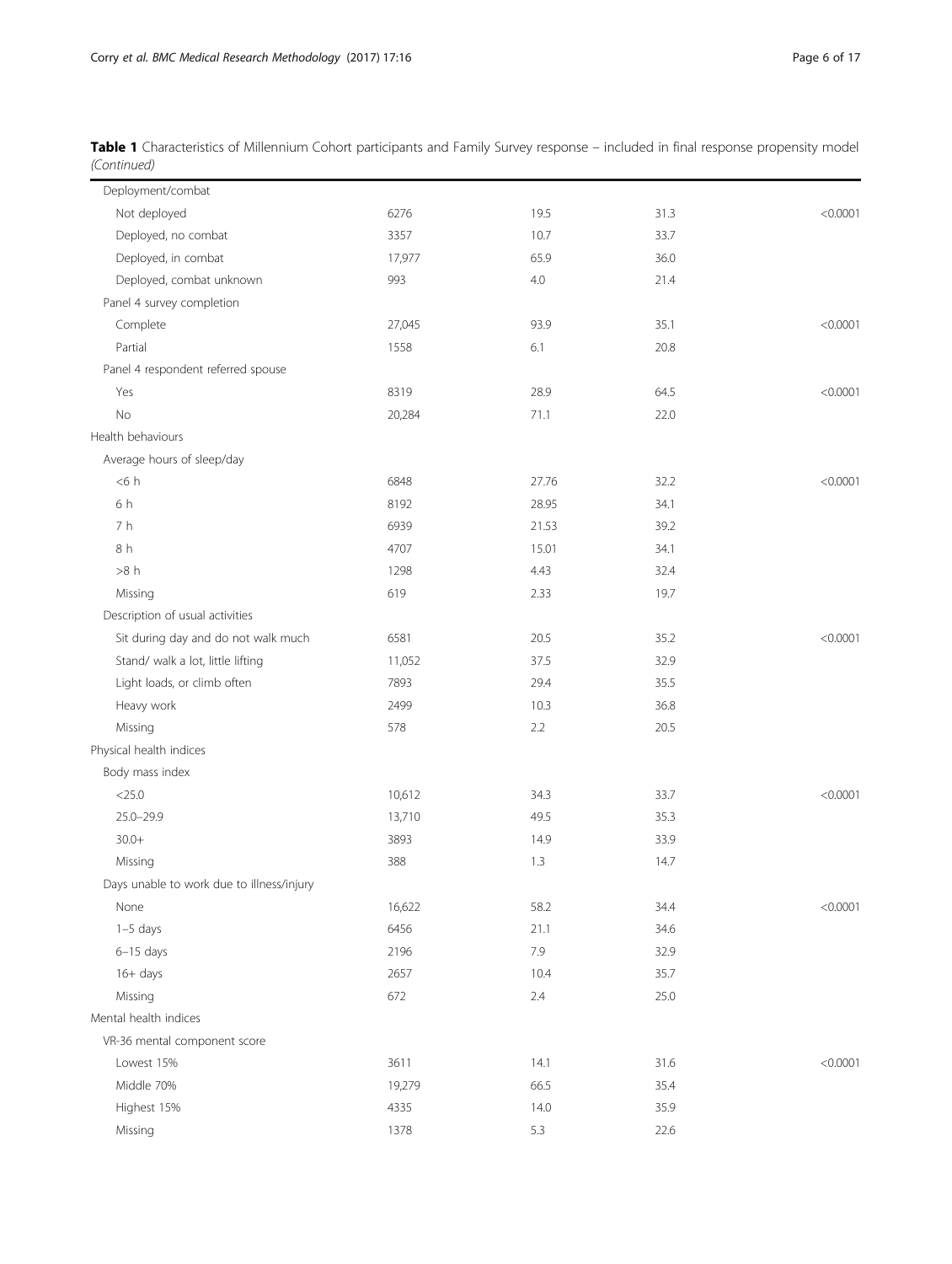| Having no one to turn to when you have a problem |        |      |      |          |
|--------------------------------------------------|--------|------|------|----------|
| Not bothered                                     | 22,717 | 77.4 | 35.6 | < 0.0001 |
| Bothered a little                                | 3699   | 14.0 | 31.2 |          |
| Bothered a lot                                   | 1674   | 6.8  | 29.8 |          |
| Missing                                          | 513    | 1.8  | 18.5 |          |
| Financial problems or worries                    |        |      |      |          |
| Not bothered                                     | 16,001 | 51.7 | 35.0 | < 0.0001 |
| Bothered a little                                | 8846   | 33.1 | 35.4 |          |
| Bothered a lot                                   | 3314   | 13.6 | 30.7 |          |
| Missing                                          | 442    | 1.6  | 18.2 |          |
| Overall attitude about military service          |        |      |      |          |
| Negative/somewhat negative                       | 4773   | 17.3 | 32.8 | < 0.0001 |
| Neither negative or positive                     | 3713   | 13.7 | 30.7 |          |
| Positive/somewhat positive                       | 18,264 | 61.8 | 36.7 |          |
| Missing                                          | 1853   | 7.12 | 23.4 |          |
| Trauma                                           |        |      |      |          |
| Stressful events since 2008                      |        |      |      |          |
| None                                             | 12,035 | 40.9 | 34.8 | < 0.0001 |
| 1 or 2                                           | 11,434 | 40.0 | 36.2 |          |
| 3 or more                                        | 3626   | 13.3 | 32.6 |          |
| Missing                                          | 1508   | 5.9  | 21.1 |          |

Table 1 Characteristics of Millennium Cohort participants and Family Survey response – included in final response propensity model (Continued)

aUnless specified as "unweighted", all table values are weighted with the Normalized Adjusted Weight 1 [Design weight with raking adjustment for non-response to P4W1]

spouses of female service members (37.1% vs. 16.6%); race/ethnicity (with spouses of minority service members much less likely to respond than those of white, non-Hispanic service members); education (with spousal response rates increasing steadily from 19.9% for service members not completing high school to 46.7% for those with an advanced degree); and income (with those in middle income groups much more likely to respond than those in the highest income group). Notably, for several service member measures, spousal response was considerably lower for those with missing data on the given measure; there was less variation among the nonmissing categories. Further, missingness was positively correlated across variables, as evidenced by the much greater spousal response for service members completing the entire survey (35.1%) compared with partial completers (20.8%).

#### Family Study non-response models

Table [3](#page-8-0) presents results from the weighted logistic regression models. In the first model, only the service member sociodemographic, military, and administrative variables were included. The second model shows other characteristics that were selected in the subsequent stepwise regression because they were significantly associated with response, above and beyond the variance accounted for by the sociodemographic, administrative, and military variables. These included physical health indices (i.e., amount of sleep, activity level, body mass index, work days missed due to illness or injury), overall mental health, social isolation, financial and social distress, attitude toward military service, and number of recent stressful life events. As in the unadjusted analyses, spouse referral (adjusted odds ratio (AOR) 6.53, 95% confidence interval (CI) 6.16–6.93), female versus male service member (AOR 0.33, 95% CI 0.31–0.37); and minority race/ethnicity (AOR 0.55, 95% CI 0.50–0.61 for black compared with white non-Hispanic service members) were the strongest correlates of spousal response.

## Model testing and calculation of final family study weights

The C-statistics for both models (0.764 and 0.768, respectively) indicated acceptable discrimination [[53\]](#page-16-0). The overall mean predicted probability of response for the models was 0.343. For both models, the mean predicted probability of response was markedly higher for responders (0.482–0.485) than for non-responders (0.269–0.270). To choose the optimal non-response model from which to derive the response propensity adjustment for the Family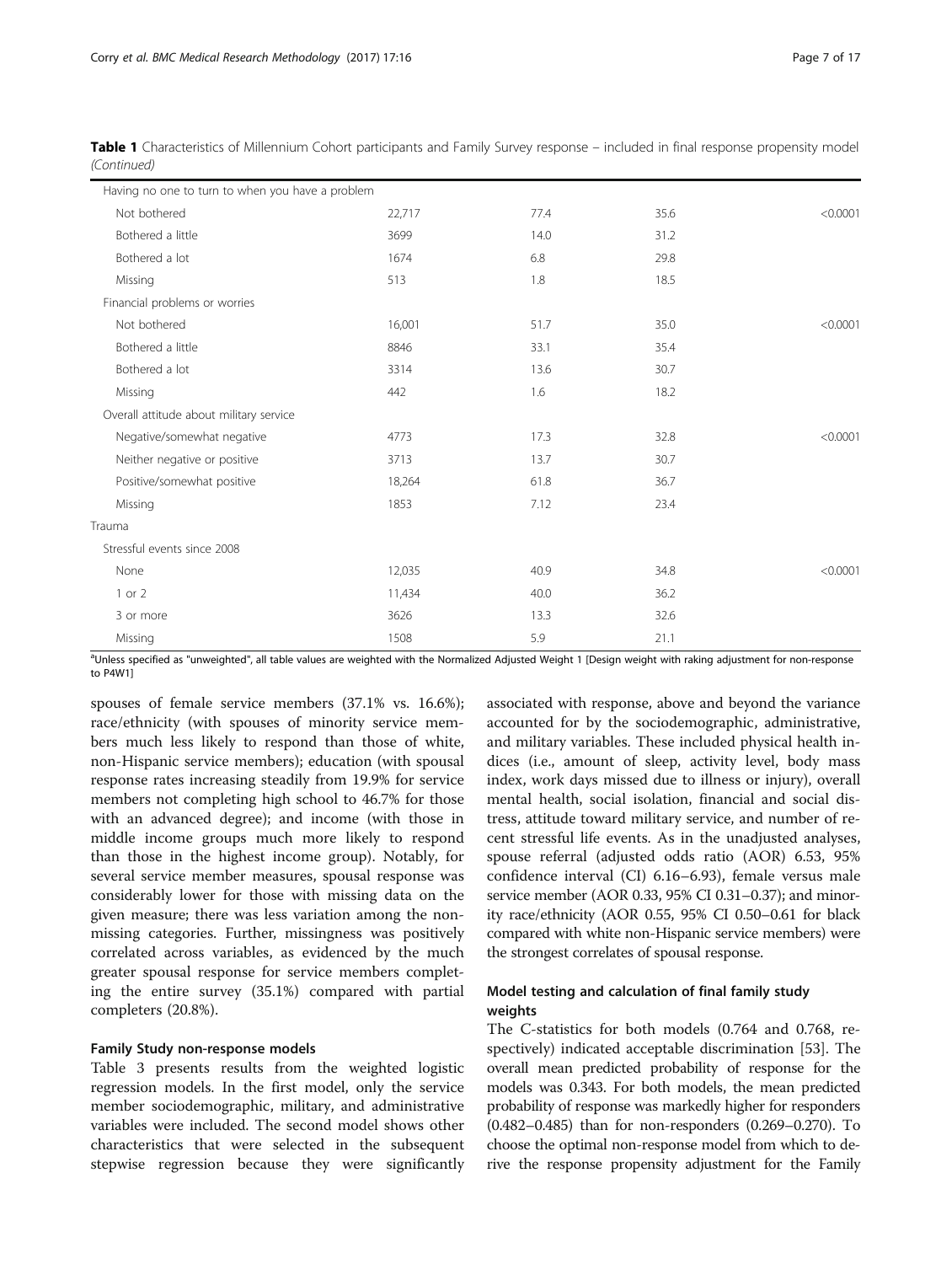<span id="page-7-0"></span>Table 2 Measures examined for association with Family Study response – not included in final response propensity model

| Service Member Characteristic <sup>a</sup>                                                                                                                                                                    |
|---------------------------------------------------------------------------------------------------------------------------------------------------------------------------------------------------------------|
| Health behaviours                                                                                                                                                                                             |
| Daily number of caffeinated beverages                                                                                                                                                                         |
| Physical health indices                                                                                                                                                                                       |
| VR-36 physical component score <sup>b</sup>                                                                                                                                                                   |
| Insomnia severity                                                                                                                                                                                             |
| Mental health indices                                                                                                                                                                                         |
| Major depression disorder <sup>b</sup>                                                                                                                                                                        |
| PTSD symptoms using the specific criteriab                                                                                                                                                                    |
| Posttraumatic growth                                                                                                                                                                                          |
| Self-mastery                                                                                                                                                                                                  |
| Substance use                                                                                                                                                                                                 |
| Potential alcohol dependence <sup>b</sup>                                                                                                                                                                     |
| Smoking status <sup>b</sup>                                                                                                                                                                                   |
| Treatment                                                                                                                                                                                                     |
| Days hospitalized because of illness or injury                                                                                                                                                                |
| Stress and relationship issues                                                                                                                                                                                |
| Difficulties with spouse or partnerb                                                                                                                                                                          |
| Little or no sexual desire/pleasure during sex                                                                                                                                                                |
| Stress at work, outside the home, or at school                                                                                                                                                                |
| Trauma                                                                                                                                                                                                        |
| Physically hurt or unwanted sexual act                                                                                                                                                                        |
| <sup>a</sup> Significant at the $p < 0.0001$ level<br><sup>b</sup> Indicates measures that were held out of stepwise selection process for<br>purposes of model validation (see text for further description) |

purposes of model validation (see text for further description) Note: We examined several additional variables, but they did not remain significant in the non-response propensity model and were somewhat duplicative of variables presented here, thus were not included in the table. These variables included: Panel 4 questionnaire mode; number of daily sedentary hours; anxiety; PTSD; alcohol-related problems; current tobacco use (not cigarettes); use of psychiatric medication; history of complementary and alternative medicine treatment; stress of taking care of family; number of lifetime stressful events

Study weights, we estimated logistic regression models. For these models, we used the same set of independent variables as the two non-response models for each of the selected primary service member measures withheld from the response propensity models (i.e., PHQ potential alcohol dependence, current smoker, former smoker, PHQ major depression, VR-36 physical component, PTSD symptoms using specific criteria, and difficulties with partner). These measures were chosen because they paralleled family member measures which were considered a key outcome for the Family Study, and the service member measure (proxy) was at least modestly correlated with the corresponding family member measure (correlations ranged from 0.109 to 0.492 among responders). For most of the dependent variables, there was a marked improvement in fit between Model 1 and Model 2 as evaluated by changes in the C-statistic, which ranged from 0.629 to 0.958. In

particular, for major depression, poor physical health, PTSD symptoms, and partner difficulties, the C-statistic improved by more than 20%. For example, for major depression, the C-statistics for models 1 and 2 were 0.743 and 0.958 respectively. There was little improvement in fit for smoking status (for current smoking, the C-statistic went from 0.730 to 0.746 between Model 1 and Model 2 and for former smoking the C-statistics were 0.629 and 0.634 respectively). Based on these analyses and the higher C-statistic for Model 2, we selected this model to estimate response propensity for adjusting the Family Study weights. Adding the withheld service member outcome measures did not substantively improve the model fit.

The MilCo weights were directly adjusted using the predicted probabilities from Model 2. Next, we again applied raking ratio estimation to rebalance the weights of the population totals. As a final step, the weights were trimmed to eliminate extreme weights and mitigate the variance inflation associated with applying the weights. The trimming of the weights reduced the largest weight by 41% (270.2 to 159.4) and increased the lowest weight by 153% (1.75 to 4.44). After the raking and trimming, weighted estimates for all control margins were still very close to population estimates. As expected the coefficient of variation (CV) of the weights does increase with each successive adjustment, reflecting the increase in variance that is often associated with non-response bias reduction. For Family Study responders, the CV was 0.197 for the design weight, 0.487 for the weight adjusted for MilCo non-response, and 0.973 for the final weight adjusted for Family Study non-response.

#### Sociodemographic estimates and impact of weights

Table [4](#page-11-0) describes sociodemographic characteristics of the Family Study respondents estimated in three ways: unweighted, applying the MilCo weight, and applying the final Family Study weight. We also showed the population estimates derived from military records for the entire sampling frame.

The Family Study sample included mostly white females, over 90% of whom were under the age of 34. The majority of spouses were partnered with enlisted personnel versus warrant/commissioned officers (91.1 and 9.0%, respectively), and the most commonly represented branches were the Army (50.8%), Air Force (17.4%), and Navy (17.1%). Most spouses were married to an active duty service member (78.9%), and the vast majority had experienced at least one combat-related deployment separation (80.9%) at time of the survey. Nearly 20% of spouses were currently serving or had served in the military.

The difference between unweighted estimates and those weighted with the MilCo weight showed the effect of stratified sampling and Millennium Cohort nonresponse, while the comparison of unweighted data and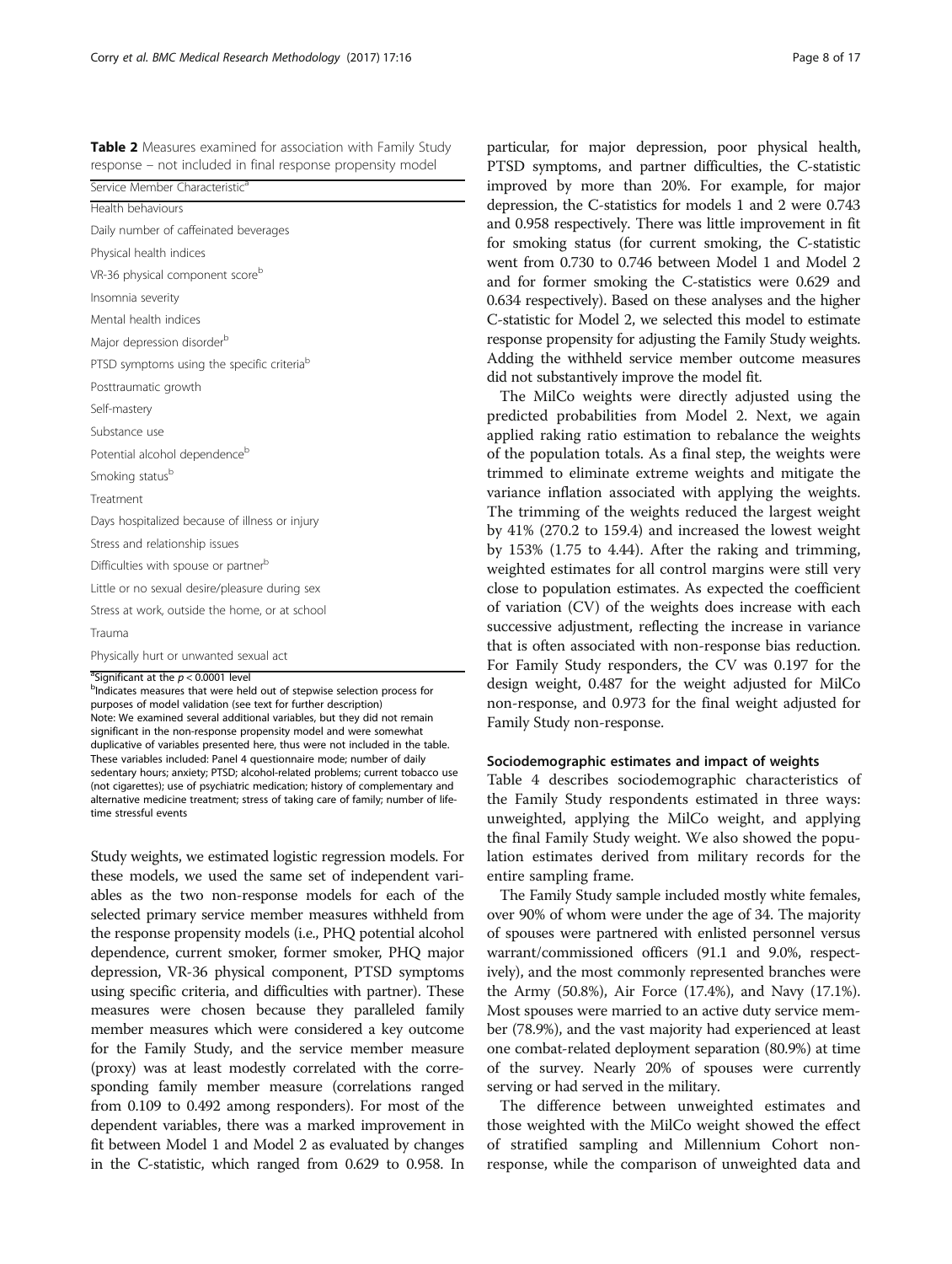## <span id="page-8-0"></span>Table 3 Multiple logistic regression for participation in the Millennium Cohort Family Study

| Odds ratio (95% CI)<br>$P$ -value<br>Odds ratio 95% CI)                                       | $P$ -value |
|-----------------------------------------------------------------------------------------------|------------|
|                                                                                               |            |
| Demographic, service, and administrative characteristics                                      |            |
| Gender                                                                                        |            |
| Female<br>$0.32$ (0.30-0.36)<br>< 0.0001<br>$0.33(0.31 - 0.37)$                               | < 0.0001   |
| Male<br>Reference<br>Reference                                                                |            |
| Age group                                                                                     |            |
| $0.93$ $(0.85 - 1.02)$<br>0.0305<br>$0.93(0.84 - 1.01)$<br>$17-24$ years                      | 0.0215     |
| $1.01(0.93 - 1.10)$<br>$25-29$ years<br>$1.02(0.94 - 1.11)$                                   |            |
| Reference<br>Reference<br>30+ years                                                           |            |
| Race/ethnicity                                                                                |            |
| Black, non-Hispanic<br>$0.54(0.49 - 0.60)$<br>< 0.0001<br>$0.55(0.50-0.61)$                   | < 0.0001   |
| Hispanic<br>$0.76$ $(0.69 - 0.83)$<br>$0.77$ $(0.70 - 0.84)$                                  |            |
| Other<br>$0.76$ (0.68-0.84)<br>$0.77$ (0.70-0.86)                                             |            |
| White, non-Hispanic<br>Reference<br>Reference                                                 |            |
| Education                                                                                     |            |
| < High school completion/diploma<br>< 0.0001<br>$0.59(0.30 - 1.14)$<br>$0.83$ $(0.42 - 1.65)$ | < 0.0001   |
| High school graduate/GED<br>$0.83$ $(0.77 - 0.88)$<br>$0.83$ $(0.78 - 0.90)$                  |            |
| Advanced degree<br>$1.32(1.12 - 1.56)$<br>$1.30(1.10-1.54)$                                   |            |
| Bachelor's degree<br>$1.22(1.10-1.35)$<br>$1.20(1.08-1.32)$                                   |            |
| Some college<br>Reference<br>Reference                                                        |            |
| Income                                                                                        |            |
| $<$ \$50,000<br>< 0.0001<br>$0.91(0.82 - 1.02)$<br>$0.88$ $(0.79 - 0.98)$                     | 0.0411     |
| \$50,000-\$74,999<br>$0.96$ $(0.86 - 1.07)$<br>$0.97(0.87 - 1.08)$                            |            |
| Missing<br>$1.24(1.03 - 1.50)$<br>$1.20(0.93 - 1.55)$                                         |            |
| Reference<br>\$75,000+<br>Reference                                                           |            |
| Number of dependent children                                                                  |            |
| 0.0121<br>Three or more<br>$0.99(0.90 - 1.10)$<br>$1.01(0.91 - 1.12)$                         | 0.0043     |
| Two<br>$1.10(1.02 - 1.19)$<br>$1.12(1.03 - 1.21)$                                             |            |
| $1.09(1.02 - 1.17)$<br>One<br>$1.11(1.03 - 1.18)$                                             |            |
| Reference<br>Reference<br>None                                                                |            |
| Component                                                                                     |            |
| Reserve/National Guard<br>$1.04(0.97 - 1.12)$<br>$1.03(0.96 - 1.11)$<br>0.2587                | 0.3963     |
| Active duty<br>Reference<br>Reference                                                         |            |
| Service branch                                                                                |            |
| Air Force<br>$0.98(0.90 - 1.06)$<br>0.0104<br>$0.92$ $(0.84 - 1.00)$                          | 0.0008     |
| Marine Corps<br>$1.05(0.97 - 1.14)$<br>$1.05(0.97 - 1.14)$                                    |            |
| Navy/Coast Guard<br>$1.13(1.04 - 1.23)$<br>$1.11(1.02 - 1.21)$                                |            |
| Reference<br>Reference<br>Army                                                                |            |
| Paygrade                                                                                      |            |
| Officer<br>< 0.0001<br>$1.38(1.20 - 1.57)$<br>$1.35(1.18 - 1.54)$                             | < 0.0001   |
| Enlisted<br>Reference<br>Reference                                                            |            |
| Deployment/combat                                                                             |            |
| Deployed, in combat<br>$1.05(0.98 - 1.14)$<br>0.5210<br>$1.09(1.01 - 1.18)$                   | 0.1490     |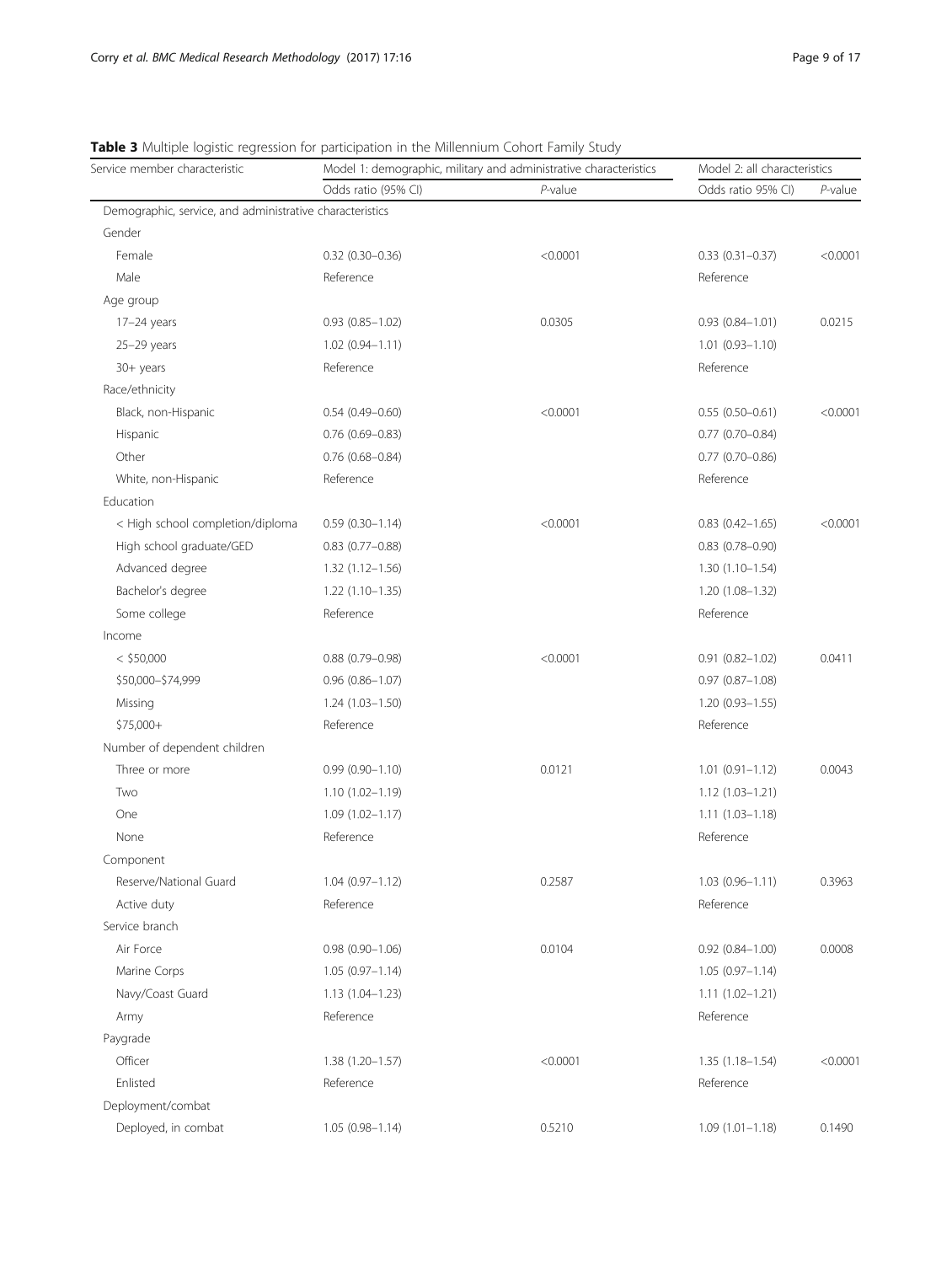| Deployed, no combat                       | 1.07 (0.96-1.19)       |          | $1.07(0.96 - 1.19)$    |          |
|-------------------------------------------|------------------------|----------|------------------------|----------|
| Deployed, unknown combat                  | $0.97(0.76 - 1.24)$    |          | $0.93(0.71 - 1.22)$    |          |
| Not deployed                              | Reference              |          | Reference              |          |
| P4 interview completion                   |                        |          |                        |          |
| Partial                                   | $0.61$ $(0.48 - 0.77)$ | < 0.0001 | $0.64(0.42 - 0.96)$    | 0.0296   |
| Complete                                  | Reference              |          | Reference              |          |
| P4 respondent referred spouse             |                        |          |                        |          |
| Yes                                       | $6.41(6.04 - 6.79)$    | < 0.0001 | 6.53 (6.16-6.93)       | < 0.0001 |
| No                                        | Reference              |          | Reference              |          |
| Health behaviours                         |                        |          |                        |          |
| Average hours of sleep/day                |                        |          |                        |          |
| < 6 h                                     |                        |          | $0.84(0.77-0.93)$      | < 0.0001 |
| 6 h                                       |                        |          | $0.91$ $(0.83 - 1.00)$ |          |
| 7 h                                       |                        |          | $1.08(0.99 - 1.18)$    |          |
| >8 h                                      |                        |          | 1.10 (0.94-1.28)       |          |
| Missing                                   |                        |          | $0.92$ $(0.69 - 1.23)$ |          |
| 8 h                                       |                        |          | Reference              |          |
| Description of usual activities           |                        |          |                        |          |
| Heavy work                                |                        |          | 1.12 (1.00-1.24)       | 0.0066   |
| Light loads, or climb often               |                        |          | $1.04(0.96 - 1.13)$    |          |
| Stand/walk a lot, little lifting          |                        |          | $0.95(0.88 - 1.02)$    |          |
| Missing                                   |                        |          | 1.11 (0.82-1.50)       |          |
| Sit during day, walk little               |                        |          | Reference              |          |
| Body mass index                           |                        |          |                        |          |
| $30.0+$                                   |                        |          | $0.98(0.90 - 1.07)$    | 0.0120   |
| $25.0 - 29.9$                             |                        |          | $0.97(0.91 - 1.04)$    |          |
| Missing                                   |                        |          | $0.57(0.41 - 0.80)$    |          |
| < 25.0                                    |                        |          | Reference              |          |
| Days work missed due to illness or injury |                        |          |                        |          |
| $16+$ days                                |                        |          | $1.19(1.08 - 1.31)$    | 0.0124   |
| $6-15$ days                               |                        |          | $1.01 (0.91 - 1.13)$   |          |
| $1-5$ days                                |                        |          | $1.03(0.96 - 1.10)$    |          |
| Missing                                   |                        |          | $1.07(0.86 - 1.32)$    |          |
| None                                      |                        |          | Reference              |          |
| Mental health                             |                        |          |                        |          |
| VR-36 mental component                    |                        |          |                        |          |
| Highest 15%                               |                        |          | $0.97(0.90 - 1.06)$    | 0.0405   |
| Lowest 15%                                |                        |          | $0.99(0.90 - 1.09)$    |          |
| Missing                                   |                        |          | $1.41(1.10-1.81)$      |          |
| Middle 70%                                |                        |          | Reference              |          |
| Stress and relationship issues            |                        |          |                        |          |
| Stress: no one to turn to                 |                        |          |                        |          |
| Bothered a lot                            |                        |          | $0.92$ $(0.80 - 1.05)$ | 0.0085   |
| Bothered a little                         |                        |          | $0.89$ $(0.81 - 0.97)$ |          |

Table 3 Multiple logistic regression for participation in the Millennium Cohort Family Study (Continued)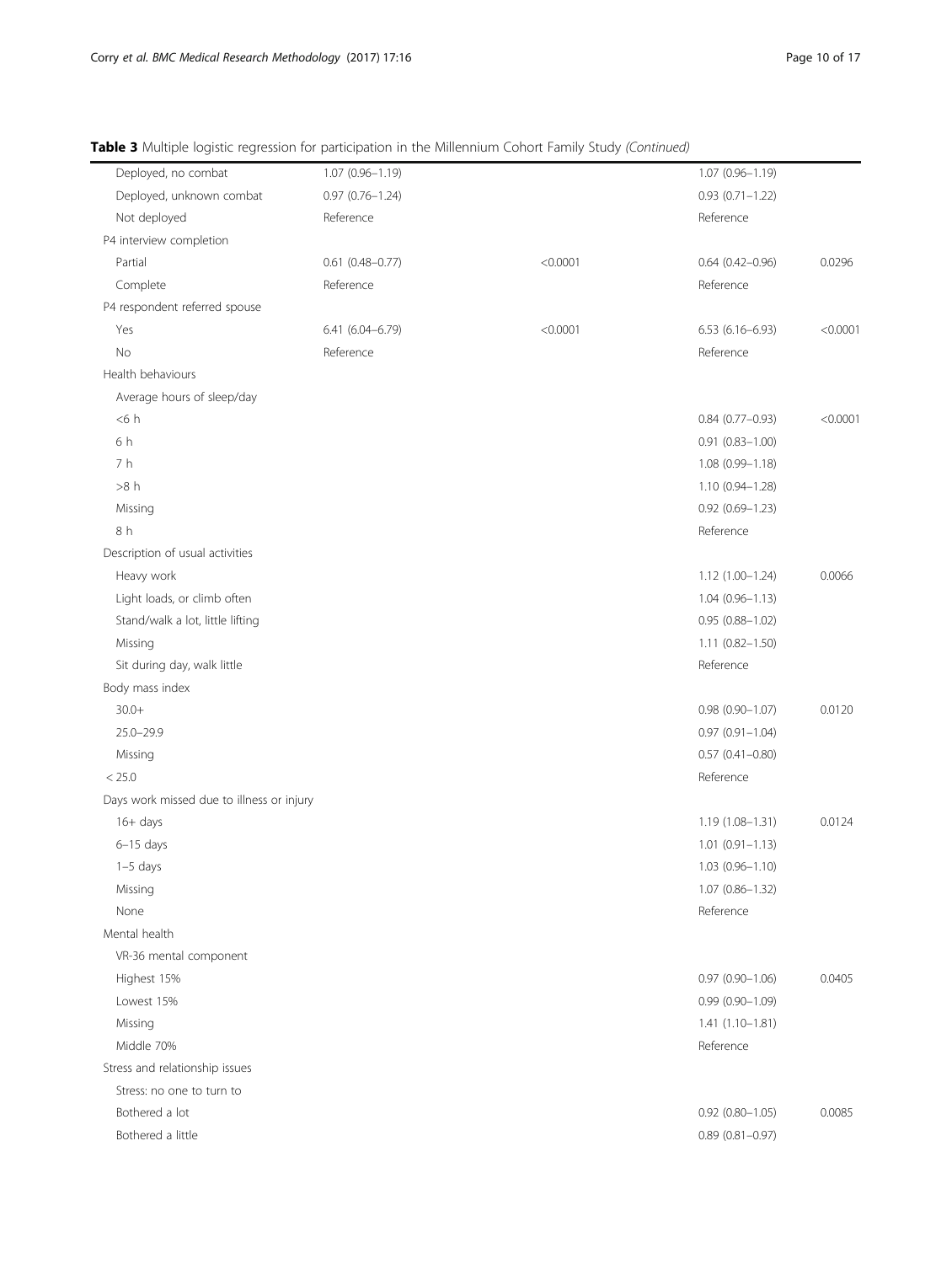those weighted with the Family Study weights showed the combined effects of study design and both stages of non-response. In all cases, final weighted estimates closely mirrored the population estimates which showed the weighting achieved the intended result. For some measures, the combined effects of sampling design and non-response led to the unweighted estimates which were very close to the final weighted estimates (as well as to the population); this was particularly true for gender. Although gender was associated with response at both stages, the combination of non-response bias, along with the oversampling of female service members, resulted in unweighted estimates being very close to those in the targeted population. Similarly, the prevalence of spouses of active duty and Reserve/National Guard service members in the sample was quite similar to their representation in the population. Differences were more striking for age, race/ethnicity, and pay grade, where the unweighted estimates differed quite substantially from the weighted and population values. For example, non-Hispanic blacks were present in the Family Study sample at less than half the prevalence in the population, while those aged 35 and older were nearly twice as prevalent in the sample as in the population. For service branch and component, the effects were intermediate. The standard errors of the estimates generally did not increase dramatically with the adjustment

#### **Discussion**

for second-stage non-response.

This study examined correlates of second stage nonresponse at time of baseline data collection for the Millennium Cohort Family Study in order to provide important context for future study results and to establish a foundation for non-response adjustment. A total of 9,872 spouses participated in the Family Study for an overall response rate of 34.5% (34.3% using the MilCo weight). The probability sample of military spouses included spouses of Reserve/National Guard and dualmilitary couples, as well as an oversampling of male spouses of service members, all of whom are often under-represented subgroups in military family research. Consistent with the objectives of the Family Study, the majority of couples had experienced at least one combat-deployed separation.

The results of our initial unadjusted non-response analyses showed the majority of service member sociodemographic, military, and administrative variables were significantly associated with greater spousal response, along with various health behaviours, mental health indices, and financial and social issues. Similar to other survey research studies, we found that sociodemographic characteristics and survey administrative factors were most strongly associated with response propensity. In multivariate analyses, the most important correlates of spousal response were service member gender, age, race/ ethnicity, education, income, number of dependent children, service branch, and Millennium Cohort completion status. The single strongest predictor of spousal response was if the spouse was referred by the service member for participation. Finally, as is commonly the case in health survey research studies, we found that Family Study respondents were slightly better adjusted, with fewer physical and mental health symptoms, than

|  |  | Table 3 Multiple logistic regression for participation in the Millennium Cohort Family Study (Continued) |  |
|--|--|----------------------------------------------------------------------------------------------------------|--|
|  |  |                                                                                                          |  |

| Missing                      | $0.65(0.45-0.95)$             |
|------------------------------|-------------------------------|
| Not bothered                 | Reference                     |
| Stress: financial            |                               |
| Bothered a lot               | $0.81$ (0.73-0.89)<br>0.0007  |
| Bothered a little            | $0.95(0.89 - 1.01)$           |
| Missing                      | $0.88$ $(0.57 - 1.36)$        |
| Not bothered                 | Reference                     |
| Attitude towards military    |                               |
| Negative/somewhat negative   | $0.92(0.85 - 1.00)$<br>0.0007 |
| Neither negative or positive | $0.85(0.78 - 0.92)$           |
| Missing                      | $1.07(0.79 - 1.43)$           |
| Positive/somewhat positive   | Reference                     |
| Stressful events since 2008  |                               |
| 3 or more                    | $1.06(0.97 - 1.17)$<br>0.0347 |
| 1 or 2                       | $1.09(1.03 - 1.16)$           |
| Missing                      | $0.84(0.54 - 1.32)$           |
| None                         | Reference                     |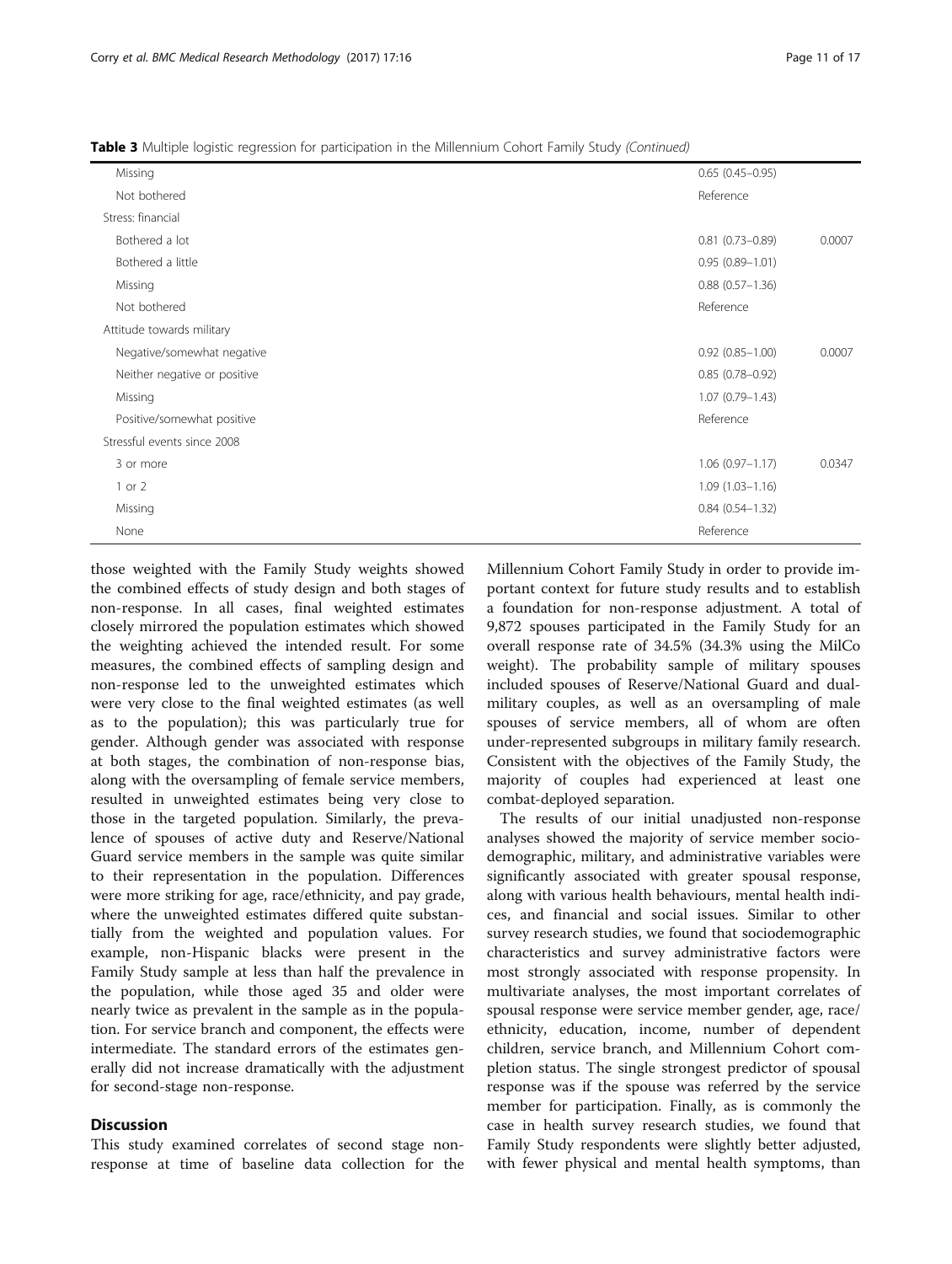| Characteristic                   | $\boldsymbol{n}$ | Unweighted | Weighted for service member<br>non-response (MilCo weight) % (SE) | Weighted with final Family<br>Study weight % (SE) | Population<br>estimates <sup>a</sup> |
|----------------------------------|------------------|------------|-------------------------------------------------------------------|---------------------------------------------------|--------------------------------------|
| Service member characteristics   |                  |            |                                                                   |                                                   |                                      |
| Gender                           |                  |            |                                                                   |                                                   |                                      |
| Male                             | 8599             | 87.1       | 93.2 (0.25)                                                       | 86.0 (0.35)                                       | 86.0                                 |
| Female                           | 1273             | 12.9       | 6.8(0.25)                                                         | 14.0(0.35)                                        | 14.0                                 |
| Race                             |                  |            |                                                                   |                                                   |                                      |
| White                            | 7956             | 80.6       | 76.4 (0.43)                                                       | 69.6 (0.46)                                       | 69.6                                 |
| Black                            | 522              | 5.3        | 7.8 (0.27)                                                        | 12.1(0.33)                                        | 12.1                                 |
| Other                            | 1394             | 14.1       | 15.7 (0.37)                                                       | 18.2 (0.39)                                       | 18.2                                 |
| Age                              |                  |            |                                                                   |                                                   |                                      |
| $17-24$ years                    | 3676             | 37.2       | 43.7 (0.50)                                                       | 48.3 (0.50)                                       | 48.3                                 |
| $25-34$ years                    | 5364             | 54.3       | 51.1 (0.50)                                                       | 46.8 (0.50)                                       | 46.8                                 |
| 35+ years                        | 832              | 8.4        | 5.3(0.23)                                                         | 4.9(0.22)                                         | 4.9                                  |
| Paygrade                         |                  |            |                                                                   |                                                   |                                      |
| Enlisted                         | 7456             | 75.5       | 87.2 (0.34)                                                       | 91.0 (0.29)                                       | 91.0                                 |
| Warrant/commissioned officer     | 2416             | 24.5       | 12.8(0.34)                                                        | 9.0(0.29)                                         | 9.0                                  |
| Service branch                   |                  |            |                                                                   |                                                   |                                      |
| Army                             | 4562             | 46.2       | 50.9 (0.50)                                                       | 50.3 (0.50)                                       | 50.3                                 |
| Navy/Coast Guard                 | 1683             | 17.0       | 17.8 (0.39)                                                       | 17.1 (0.38)                                       | 17.1                                 |
| Marine Corps                     | 932              | 9.4        | 15.3 (0.36)                                                       | 15.3(0.36)                                        | 15.3                                 |
| Air Force                        | 2695             | 27.3       | 16.0 (0.37)                                                       | 17.4 (0.38)                                       | 17.4                                 |
| Component                        |                  |            |                                                                   |                                                   |                                      |
| Active duty                      | 7685             | 77.8       | 78.4 (0.42)                                                       | 78.9 (0.41)                                       | 78.9                                 |
| Reserve/National Guard           | 2187             | 22.2       | 21.6 (0.42)                                                       | 21.1(0.41)                                        | 21.1                                 |
| Deployment/combat                |                  |            |                                                                   |                                                   |                                      |
| Not deployed                     | 1999             | 20.2       | 17.8 (0.39)                                                       | 19.1 (0.40)                                       |                                      |
| Deployed, no combat              | 1122             | 11.4       | 10.5(0.31)                                                        | 10.7(0.31)                                        |                                      |
| Deployed, in combat              | 6530             | 66.1       | 69.2 (0.47)                                                       | 65.9 (0.48)                                       |                                      |
| Deployed, combat unknown         | 221              | 2.2        | $2.5$ (0. 16)                                                     | 4.3(0.20)                                         |                                      |
| Number of dependent children     |                  |            |                                                                   |                                                   |                                      |
| None                             | 4097             | 41.5       | 41.8 (0.50)                                                       | 42.8 (0.50)                                       |                                      |
| One                              | 2788             | 28.2       | 28.3 (0.46)                                                       | 28.3 (0.45)                                       |                                      |
| Two                              | 1912             | 19.4       | 19.3 (0.40)                                                       | 18.7 (0.39)                                       |                                      |
| $3+$                             | 1075             | 10.9       | 10.6(0.31)                                                        | 10.2 (0.30)                                       |                                      |
| Education                        |                  |            |                                                                   |                                                   |                                      |
| < High school completion/diploma | 10               | 0.1        | 0.1(0.04)                                                         | 0.2(0.04)                                         |                                      |
| High school graduate/GED         | 1583             | 16.0       | 21.0 (0.41)                                                       | 24.3 (0.43)                                       |                                      |
| Some college                     | 4929             | 49.9       | 56.1 (0.50)                                                       | 56.7 (0.50)                                       |                                      |
| Bachelor's degree                | 2318             | 23.5       | 17.2 (0.38)                                                       | 14.8 (0.36)                                       |                                      |
| Advanced degree                  | 1032             | 10.5       | 5.6 (0.23)                                                        | 4.1(0.20)                                         |                                      |
| Income                           |                  |            |                                                                   |                                                   |                                      |
| $<$ \$50,000                     | 5203             | 52.7       | 61.1(0.49)                                                        | 62.0 (0.49)                                       |                                      |
| \$50,000-\$74,999                | 2170             | 22.0       | 20.0 (0.40)                                                       | 18.6 (0.39)                                       |                                      |
| \$75,000+                        | 1996             | 20.2       | 13.3 (0.34)                                                       | 11.1 (0.32)                                       |                                      |
| Unknown                          | 503              | 5.1        | 5.6 (0.23)                                                        | 8.2 (0.28)                                        |                                      |

<span id="page-11-0"></span>**Table 4** Weighted and unweighted estimates for Family Study respondent characteristics ( $n = 9872$ )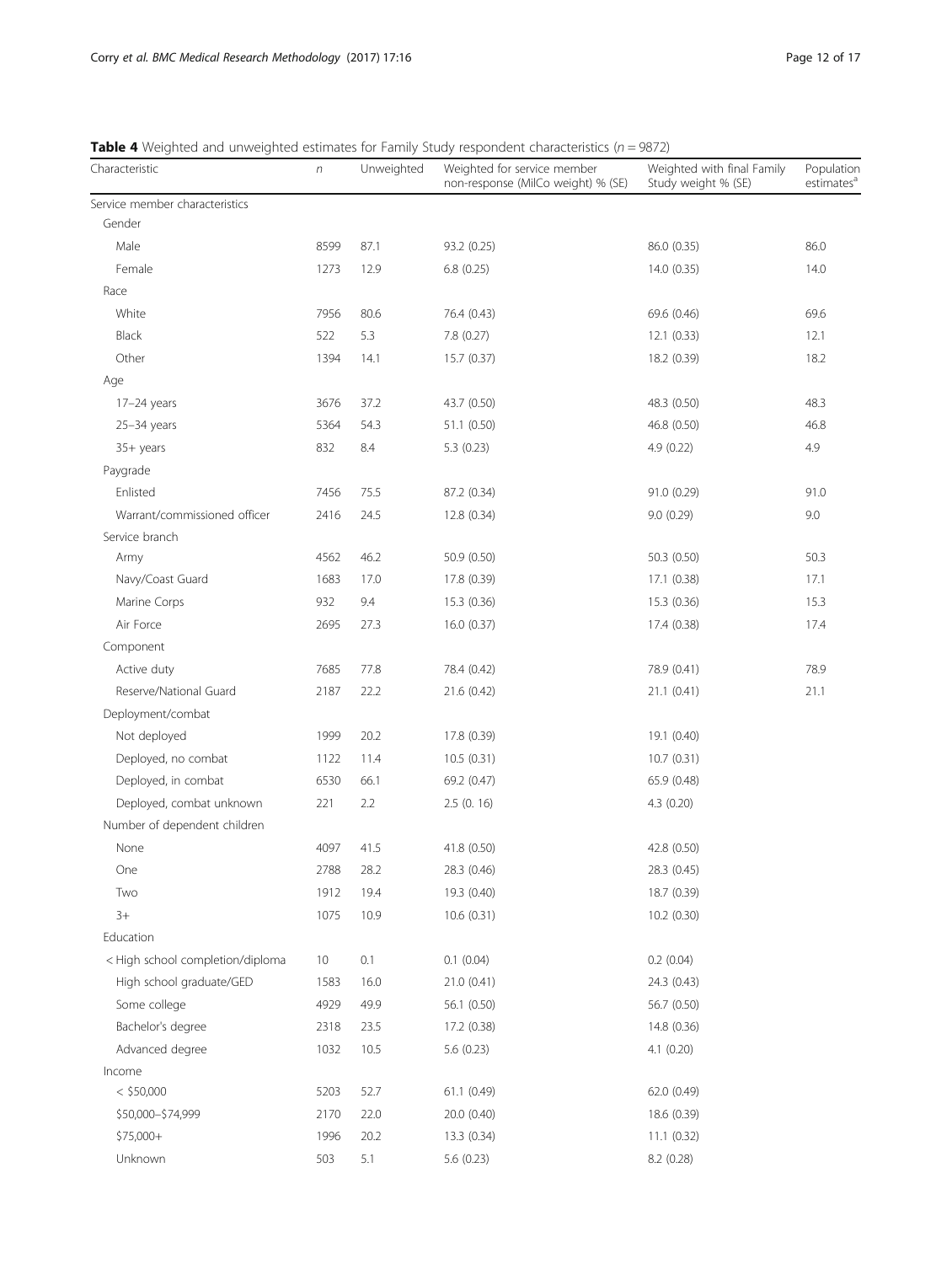| Spouse characteristics           |      |      |              |             |
|----------------------------------|------|------|--------------|-------------|
| Gender                           |      |      |              |             |
| Male                             | 1274 | 12.9 | 6.9(0.26)    | 14.0 (0.35) |
| Female                           | 8598 | 87.1 | 93.1 (0.26)  | 86.0 (0.35) |
| Age                              |      |      |              |             |
| $17-24$ years                    | 4001 | 40.5 | 47.5 (0.50)  | 49.0 (0.50) |
| $25-34$ years                    | 4836 | 49.0 | 44.5 (0.50)  | 43.0 (0.50) |
| 35+ years                        | 877  | 8.9  | 6.5(0.25)    | 6.6(0.25)   |
| Unknown                          | 158  | 1.6  | 1.5(0.12)    | 1.3(0.12)   |
| Race                             |      |      |              |             |
| White                            | 7678 | 77.8 | 75.0 (0.44)  | 70.5 (0.46) |
| Black                            | 411  | 4.2  | 5.5 (0.23)   | 8.1(0.27)   |
| Other                            | 1717 | 17.4 | 18.9 (0.40)  | 20.7 (0.41) |
| Unknown                          | 66   | 0.7  | 0.6(0.08)    | 0.7(0.08)   |
| Education                        |      |      |              |             |
| < High school completion/diploma | 133  | 1.3  | 1.6(0.13)    | 1.7(0.13)   |
| High school graduate/GED         | 1145 | 11.6 | 13.1 (0.34)  | 14.7(0.36)  |
| Some college                     | 4569 | 46.3 | 51.1 (0.50)  | 53.0 (0.50) |
| Bachelor's degree                | 2841 | 28.8 | 25.3 (0.44)  | 23.0 (0.42) |
| Advanced degree                  | 1162 | 11.8 | 8.7 (0.28)   | 7.3 (0.26)  |
| Unknown                          | 22   | 0.2  | $0.2$ (0.05) | 0.2(0.05)   |
| Income                           |      |      |              |             |
| $<$ \$50,000                     | 5324 | 53.9 | 63.1 (0.49)  | 64.2 (0.48) |
| \$50,000-\$74,999                | 2321 | 23.5 | 21.3 (0.41)  | 21.1 (0.41) |
| \$75,000+                        | 2091 | 21.2 | 14.3 (0.35)  | 13.0 (0.34) |
| Unknown                          | 136  | 1.4  | 1.4(0.12)    | 1.6(0.13)   |
| Military service                 |      |      |              |             |
| Current                          | 916  | 9.3  | 6.7(0.25)    | 9.4(0.29)   |
| Former                           | 840  | 8.5  | 7.7(0.27)    | 10.1 (0.30  |
| Never                            | 8107 | 82.1 | 85.5 (0.36)  | 80.5 (0.40) |
| Unknown                          | 9    | 0.1  | 0.1 (0.03)   | 0.1(0.03)   |

Table 4 Weighted and unweighted estimates for Family Study respondent characteristics (n = 9872) (Continued)

<sup>a</sup>Target population estimates used as raking margins; these estimates are not available for other characteristics

non-respondents. However, effects associated with health and well-being were small.

The Family Study developed weights to adjust for non-response using a propensity modeling and raking strategy. In support of this, one of the important objectives of this analysis was to choose the optimal logistic regression model from which to derive the response propensity adjustment. We made this selection by applying two alternative models to predict several key service member measures that had been withheld from the models for purposes of validation. For most of these dependent variables, there was a substantial improvement in fit between Model 1 (sociodemographic/administrative variables only) and

Model 2 (sociodemographic/administrative, physical, mental health, and stressful life event variables); thus Model 2 was ultimately selected. This ensured variables in the response propensity model fit the two critical criteria for reducing non-response biasassociation, both with the likelihood of response and study outcomes of greatest interest. It is also important to note that adding these reserved study outcomes to the response propensity model as a final check did not appreciably improve the fit.

Differential non-response occurs in a military survey when the response rate varies for sample subgroups, typically defined by demographic and service member characteristics. This can often be corrected by making non-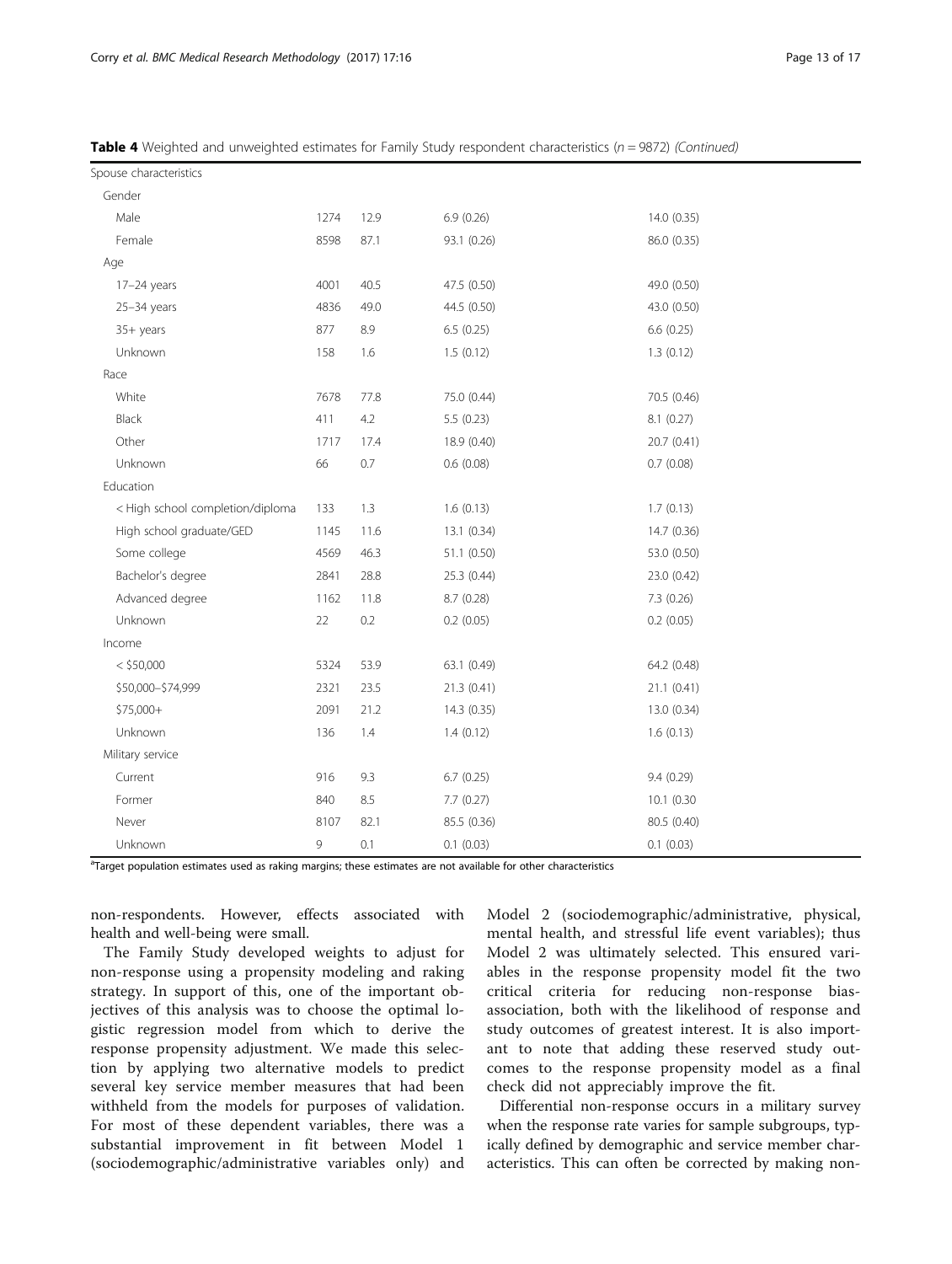response adjustments. However, non-response adjustments can only account for factors that have been measured in administrative records or in the course of the study, and most spousal surveys have limited information on the dyad to assess non-response. The Family Study is uniquely positioned to offer insights into spousal response because there is a wealth of information from the service member to utilize for both spousal responders and non-responders, including physical and mental health indices. It is important to note that despite the inclusion of a multitude of variables in the nonresponse models in the current study, sociodemographic factors alone performed nearly as well in predicting non-response. Further, although the breadth of variables examined in this study exceeds the typically narrow set of socio-demographic characteristics used to assess nonresponse in military studies, additional military-related variables could be of interest in future studies such as whether the family lives on base and time on duty station.

Our results suggest future studies should combine targeted oversampling and comprehensive response bias adjustment strategies to address the problem of nonresponse in population subgroups that are difficult to engage, and should assess sociodemographic factors to help examine and adjust for non-response. For example, since male spouses are a group known to be difficult to recruit, the Millennium Cohort Panel 4 study design oversampled married and female service members in order to better facilitate Family Study enrollment. Due to this oversampling, the final population of male spouses was almost the same as their proportion in the actual population of young spouses despite a substantially lower response rate among males. Ultimately, the combination of oversampling and the application of comprehensive non-response adjustment techniques used in the Family Study provided the opportunity to represent the subgroup of military couples involving a female service member and male spouse more comprehensively than any previous research effort. This type of combined approach would be helpful in future military family research, not only with male spouses, but also spouses of service members who are enlisted, younger (17–24 years old), and black or Hispanic personnel, all of whom are less likely to respond and may require additional or enhanced recruitment strategies.

In addition to oversampling, the Family Study designed a range of targeted recruitment materials to engage participants who may be difficult to enroll. A good match between survey topic and participant characteristics has been found to influence response in prior research [[54](#page-16-0)]; therefore, our study team was concerned with the difficulty in recruiting spouses who did not identify strongly with the "military spouse" or "military family" community.

Once again, we were particularly concerned that male spouses may not have a strong military spouse selfschema; dual-military partners also may not identify with this role. The team had further concerns that couples without children may not strongly identify with the "military family schema". Despite inclusion of a broad definition of military families in study recruitment materials, results indicated some spouses in the sampling frame may have been influenced by a more narrowly defined military family schema in making the choice of whether or not to respond. Furthermore, an examination of the Family Study service member referral process suggested Millennium Cohort participants may have been influenced by similarly narrow military family schemas in deciding whether to encourage their marital partners to engage in the Family Study (McMaster H, Stander V, O'Malley C, Williams C, Woodall K, Bauer L; unpublished observations, manuscript in development). Unfortunately, Millennium Cohort participants were given minimal information regarding the breadth of targeted participation for the Family Study in their introduction to the project. Given that referral was a strong correlate of response likelihood in this study, future dyadic research investigations may improve subgroup representation and overall participant response by enhancing both partners' understanding of the intended recruitment population. Future military family research should consider that some military spouses may not feel as well integrated into the military community as others, and this may influence response rates.

## Conclusions

In summary, our results indicated the Family Study was significantly impacted by a number of non-response factors that commonly affect survey research. In particular, recruiting young, male, and minority populations as well as junior ranking personnel was challenging. Despite this, the Family Study successfully employed multiple strategies to minimize the impact of non-response bias, including a comprehensive propensity modeling approach to develop weights. Our results suggest the success of representative population sampling can be effectively augmented through targeted oversampling and recruitment, as well as more comprehensive survey weighting strategies. In military populations where more extensive information is available documenting characteristics of the total population, future studies could take advantage of available data in adjusting for non-response bias.

Ultimately, the Family Study enrolled a uniquely large dyadic cohort with extensive self-report and military archival data available for all 9872 couples. This is a substantial representation from subgroups that are difficult to engage and frequently excluded in military family research (e.g., male spouses, reservists, dual-military couples). A particular goal was to engage a study panel of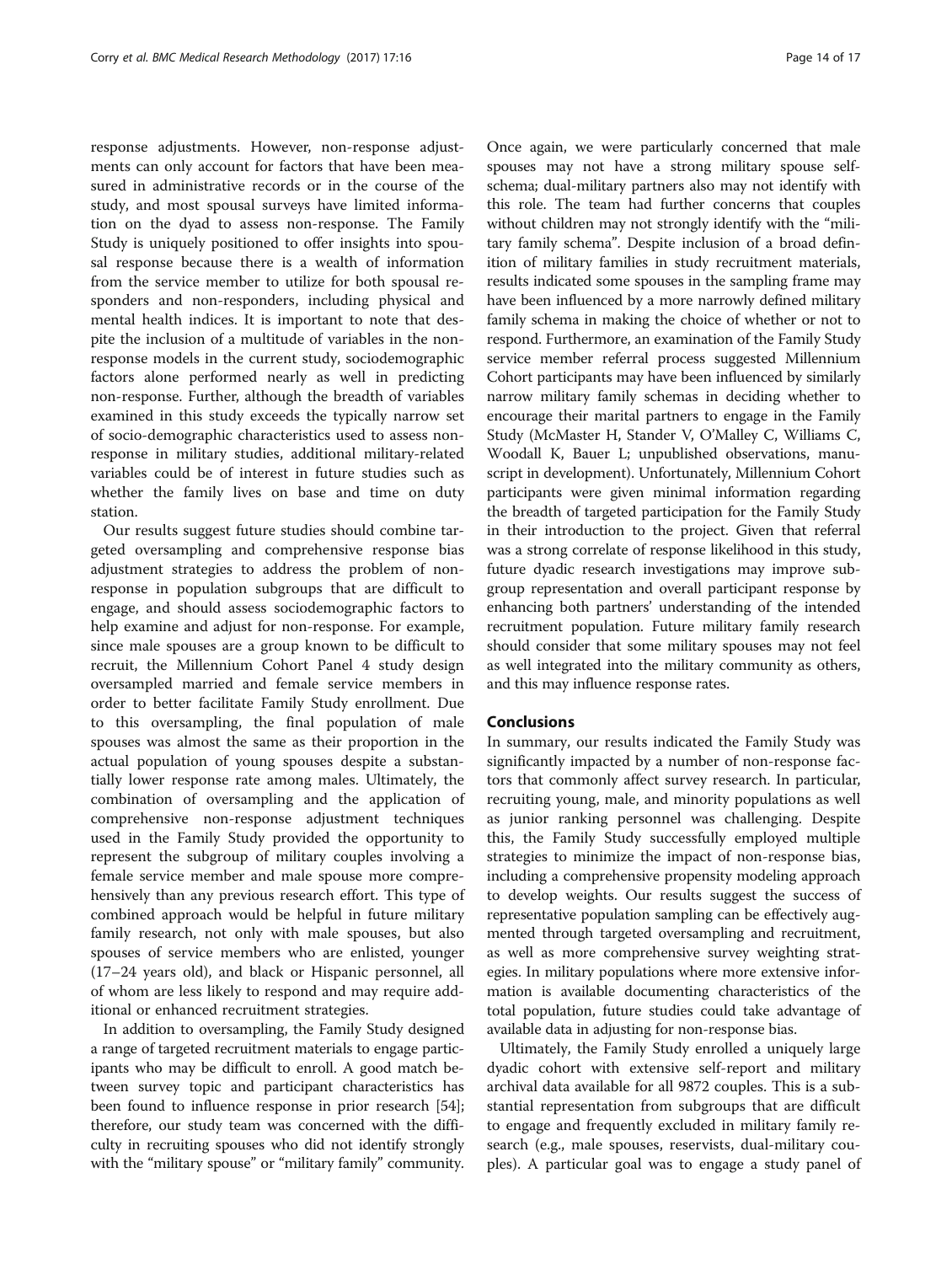<span id="page-14-0"></span>junior military personnel and their families. These relatively new members of the military community are an at-risk group, and this young cohort could be followed over the course of their military careers and beyond, capturing critical life events such as divorce as well as separation from the military and associated outcomes. Further, the Family Study participants entered the military community at a time when they likely would be maximally impacted by operations in Afghanistan and Iraq. As such, this program of research presents a critical opportunity to understand the impact of deployment and military life stress on family well-being. This study demonstrates that by conducting comprehensive nonresponse bias analyses, accounting for a myriad of constructs potentially associated with non-response, and applying weights to adjust for those factors, the data are much more representative of the target population. Although the methodology is not novel in and of itself, this study clearly demonstrates the benefits of nonresponse modeling and weighting in bias minimization. Ultimately, these weighted data provide the opportunity to generalize to military spouses whose partners had two to five years of military experience as of 2011.

Currently, the study team is exploring deploymentrelated stressors, as well as mediating factors, influencing outcomes, such as spousal depression, substance use, and marital satisfaction. In future work, we plan to address a full spectrum of issues related to spouse and child physical and mental health, as well as marital and family adjustment. This study will be able to investigate areas that previous military family research has never examined, such as long-term outcomes for families impacted by deployment separations, and longitudinal trajectories of family adjustment over the course of career military service and beyond.

#### Abbreviations

AOR: Adjusted odds ratio; CI: Confidence interval; C-statistic: Area under the receiver operating characteristic curve; Family Study: The department of defense millennium cohort family study; MilCo weight: Millennium cohort study weight; PHQ: Patient health questionnaire; PTSD: Posttraumatic stress disorder; VR-36: Veterans RAND 36 item health survey

#### Acknowledgements

The authors express gratitude to the other contributing members of the Millennium Cohort Family Study Team from Abt Associates, including Christopher Spera, PhD, Alicia Sparks, PhD, and Mariel McLeod as well as members from the Deployment Health Research Department, Naval Health Research Center, including Cynthia LeardMann, MPH; Jackie Pflieger, PhD; Carlos Carballo, MPH; Teresa Powell, MS; Evelyn Sun, MPH; Lauren Bauer, MPH; William Lee; and Steven Speigle. The authors gratefully acknowledge the members of the Millennium Cohort Family Study Team from the Center for Child and Family Health including Robert Murphy, PhD; John Fairbank, PhD; Ernestine Briggs-King, PhD; Ellen Gerrity, PhD; and Robert Lee, MS. The authors would also like to acknowledge members of the Millennium Cohort Family Study Team from New York University, including Maria Steenkamp, PhD and Charles Marmar, MD. In addition, the authors want to express their gratitude to the Family Study participants, without whom this study would not be possible.

Disclaimer: I am a military service member (or employee of the US Government). This work was prepared as part of my official duties. Title 17, U.S.C. §105 provides the "Copyright protection under this title is not available for any work of the United States Government." Title 17, U.S.C. §101 defines a US Government work as work prepared by a military service member or employee of the US Government as part of that person's official duties. Report No. 16-XX supported by the U.S. Army Medical Research and Material Command under work unit no. N1240. The views expressed in this article are those of the authors and do not necessarily reflect the official policy or position of the Department of the Navy, Department of the Army, Department of the Air Force, Department of Veterans Affairs, Department of Defense, or the U.S. Government. Approved for public release; distribution unlimited.

Human subjects participated in this study after giving their free and informed consent. This research has been conducted in compliance with all applicable federal regulations governing the protection of human subjects in research (Protocol NHRC.2015.0019).

#### Funding

This work was funded under Contract #W911QY-15-C-0002, supported by the Naval Health Research Center.

#### Availability of data and materials

The datasets analysed during the current study are not publicly available; deidentified data are available upon the establishment of a Department of Defense data use agreement.

#### Authors' contributions

NC assisted in the development of the analytic plan, led the drafting of the manuscript, coordinated the study, and helped interpret findings. CW led the development of the analytic plan, analysed and interpreted the nonresponse and weighting data and was a major contributor in writing the manuscript,

particularly the Results section. MB provided subject matter expertise on complex survey design non-response and weighting analyses to help develop the analytic plan and interpret the data and reviewed the manuscript. HM provided input on

the analytic plan, helped interpret findings, and contributed to drafting manuscript sections, including the Methods and Discussion. VS provided input on the analytic plan, helped interpret findings, and provided critical feedback and revisions to the manuscript. All authors read and approved the final manuscript.

#### Competing interests

The authors declare that they have no competing interests.

#### Consent for publication

Not applicable.

#### Ethics approval and consent to participate

The study was overseen and approved by the Naval Health Research Center's Institutional Review Board (Protocol 2000.0007) and the Office of Management and Budget (approval number 0720–0029). Informed consent was obtained for all participants. This research has been conducted in compliance with all applicable federal regulations governing the protection of human subjects in research (Protocol NHRC.2015.0019).

#### Author details

<sup>1</sup>Abt Associates Inc., Central Park West, Suite 210, 5001 South Miami Boulevard, 27703 Durham, NC, USA. <sup>2</sup>Military Population Health Directorate at the Naval Health Research Center, 140 Sylvester Road, 92106 San Diego, CA, USA. <sup>3</sup>Henry M. Jackson Foundation for the Advancement of Military Medicine, 6720A Rockledge Drive, Suite 100, 20817 Bethesda, MD, USA.

#### Received: 20 October 2016 Accepted: 16 January 2017 Published online: 28 January 2017

#### References

1. Denning LA, Meisnere M, Warner KE, editors. Preventing psychological disorders in service members and their families: an assessment of programs. Washington, DC: National Academies Press; 2014.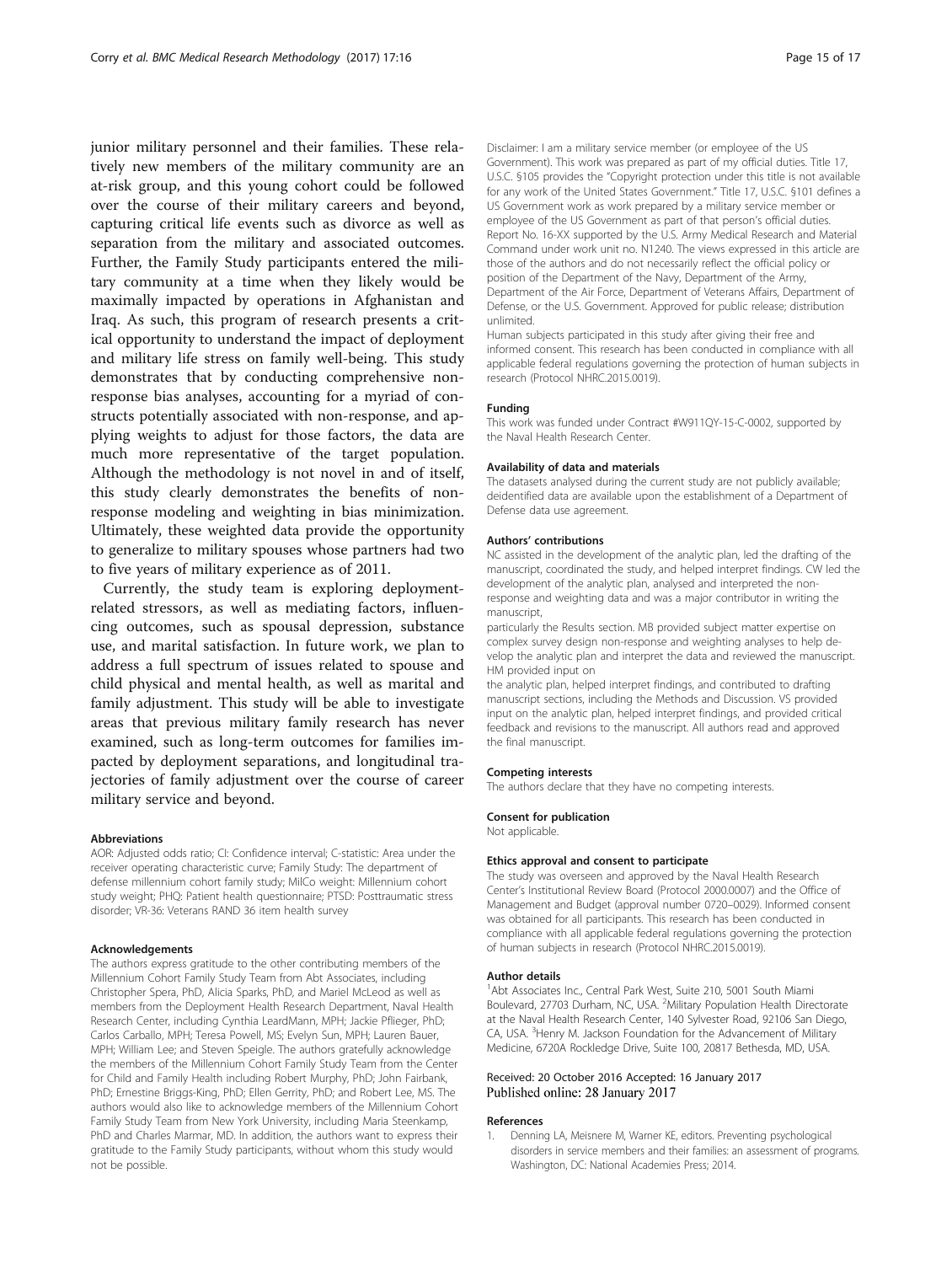- <span id="page-15-0"></span>2. Eaton KM, Hoge CW, Messer SC, Whitt AA, Cabrera OA, McGurk D, et al. Prevalence of mental health problems, treatment need, and barriers to care among primary care-seeking spouses of military service members involved in Iraq and Afghanistan deployments. Mil Med. 2008;173(11):1051–6.
- 3. Flake EM, Davis BE, Johnson PL, Middleton LS. The psychosocial effects of deployment on military children. J Dev Behav Pediatr. 2009;30(4):271–8.
- 4. Lester P, Peterson K, Reeves J, Knauss L, Glover D, Mogil C, et al. The long war and parental combat deployment: effects on military children and athome spouses. J Am Acad Child Adolesc Psychiatry. 2010;49(4):310–20.
- MacDermid Wadsworth SM. Family risk and resilience in the context of war and terrorism. J Marriage Fam. 2010;72(3):537–56.
- 6. Spera C. Spouses' ability to cope with deployment and adjust to Air Force family demands identification of risk and protective factors. Armed Forces Soc. 2009;35(2):286–306.
- 7. Obama B. Executive Order 13625. Improving access to mental health services for veterans, service members, and military families. Washington, DC: Office of the Press Secretary, The White House; 2012.
- 8. Obama B. Strengthening our military families: meeting America's commitment. Darby: DIANE Publishing; 2011.
- 9. United States Department of Defense. The Department of Defense plan to achieve the vision of the DoD task force on mental health: report to Congress. Washington, DC: United States Department of Defense; 2007.
- 10. White CJ, de Burgh HT, Fear NT, Iversen AC. The impact of deployment to Iraq or Afghanistan on military children: a review of the literature. Int Rev Psychiatry. 2011;23(2):210–7.
- 11. Palmer C. A theory of risk and resilience factors in military families. Mil Psychol. 2008;20(3):205–17.
- 12. Park N. Military children and families: strengths and challenges during peace and war. Am Psychol. 2011;66(1):65–72.
- 13. Tanielian T, Karney BR, Chandra A. Meadows SO; The Arroyo Center and The National Defense Research Institute (US). The Deployment Life Study: methodological overview and baseline sample description. Santa Monica: RAND Corporation; 2014.
- 14. Crum‐Cianflone NF, Fairbank JA, Marmar CR, Schlenger W. The Millennium Cohort Family Study: a prospective evaluation of the health and well‐being of military service members and their families. Int J Methods Psychiatr Res. 2014;23(3):320–30.
- 15. Lester P, Aralis H, Sinclair M, Kiff C, Lee K-H, Mustillo S, et al. The impact of deployment on parental, family and child adjustment in military families. Child Psychiatry Hum Dev. 2016; doi:10.1007/s10578-016-0624-9.
- 16. Defense Manpower Data Center. 2010 Military Family Life Project: tabulations of responses. Arlington: Human Resources Strategic Assessment Program; 2011. Accession Number: ADA609601.
- 17. Defense Manpower Data Center. Military Family Life Project: Active Duty Spouse Study longitudinal analyses 2010–2012 project report. Arlington: Department of Defense, Office of the Deputy Assistant Secretary of Defense for Military Community and Family Policy; 2015.
- 18. Defense Manpower Data Center. 2006 Survey of Active-Duty Spouses: administration, datasets, and codebook. Arlington: Defense Manpower Data Center; 2007.
- 19. Groves RM, Peytcheva E. The impact of nonresponse rates on nonresponse bias: a meta-analysis. Public Opin Q. 2008;72(2):167–89.
- 20. Groves RM, Dilman D, Eltinge JL, Little RJA, editors. Survey nonresponse. New York: John Wiley & Sons; 2001.
- 21. Eagan TM, Eide GE, Gulsvik A, Bakke PS. Nonresponse in a community cohort study: predictors and consequences for exposure–disease associations. J Clin Epidemiol. 2002;55(8):775–81.
- 22. Pietilä A-M, Rantakallio P, Läärä E. Background factors predicting nonresponse in a health survey of northern Finnish young men. Scand J Soc Med. 1995;23(2):129–36.
- 23. Maclennan B, Kypri K, Langley J, Room R. Non-response bias in a community survey of drinking, alcohol-related experiences and public opinion on alcohol policy. Drug Alcohol Depend. 2012;126(1–2):189–94.
- 24. Ekholm O, Gundgaard J, Rasmussen NK, Hansen EH. The effect of health, socio-economic position, and mode of data collection on non-response in health interview surveys. Scand J Public Health. 2010;38(7):699–706.
- 25. Fischer EH, Dornelas EA, Goethe JW. Characteristics of people lost to attrition in psychiatric follow-up studies. J Nerv Ment Dis. 2001;189(1):49–55.
- 26. Dunne MP, Martin NG, Bailey JM, Heath AC, Bucholz KK, Madden PA, et al. Participation bias in a sexuality survey: psychological and behavioural

characteristics of responders and non-responders. Int J Epidemiol. 1997; 26(4):844–54.

- 27. Littman AJ, Boyko EJ, Jacobson IG, Horton J, Gackstetter GD, Smith B, et al. the Millenium Cohort Study. Assessing nonresponse bias at follow-up in a large prospective cohort of relatively young and mobile military service members. BMC Med Res Methodol. 2010;10:99.
- 28. Fear NT, Jones M, Murphy D, Hull L, Iversen AC, Coker B, et al. What are the consequences of deployment to Iraq and Afghanistan on the mental health of the UK armed forces? A cohort study. Lancet. 2010; 375(9728):1783–97.
- 29. Iversen A, Liddell K, Fear N, Hotopf M, Wessely S. Consent, confidentiality, and the Data Protection Act. BMJ. 2006;332(7534):165–9.
- 30. Iversen AC, van Staden L, Hughes JH, Browne T, Hull L, Hall J, et al. The prevalence of common mental disorders and PTSD in the UK military: using data from a clinical interview-based study. BMC Psychiatry. 2009;9:68.
- 31. Kulka RA, Schlenger WE, Fairbank JA, Hough RL, Jordan BK, Marmar CR, et al. Contractual report of findings from the National Vietnam Veterans Readjustment Study, volume II: table of findings. Durham: Research Triangle Institute; 1988. Accession Number: PB90164211.
- 32. Zunzunegui M, Beland F, Gutiérrez-Cuadra P. Loss to follow-up in a longitudinal study on aging in Spain. J Clin Epidemiol. 2001;54(5):501–10.
- 33. Cheung P, Schweitzer I, Yastrubetskaya O, Crowley K, Tuckwell V. Studies of aggressive behaviour in schizophrenia: is there a response bias? Med Sci Law. 1997;37(4):345–8.
- 34. Vanable PA, Carey MP, Carey KB, Maisto SA. Predictors of participation and attrition in a health promotion study involving psychiatric outpatients. J Consult Clin Psychol. 2002;70(2):362–8.
- 35. Crum-Cianflone NF. The Millennium Cohort Study: answering long-term health concerns of US military service members by integrating longitudinal survey data with Military Health System records. In: Amara J, Hendricks AM, editors. Military health care: from pre-deployment to post separation. New York: Routledge; 2013. p. 55–77. Accession number: ADA620647.
- 36. Kroenke K, Spitzer RL, Williams JBW. The PHQ-9: validity of a brief depression severity measure. J Gen Intern Med. 2001;16(9):606–13.
- 37. Kazis LE, Lee A, Spiro A, Rogers W, Ren XS, Miller DR, et al. Measurement comparisons of the Medical Outcomes Study and Veterans SF-36® Health Survey. Health Care Financ Rev. 2004;25(4):43–58.
- 38. Kazis LE, Miller DR, Clark JA, Skinner KM, Lee A, Ren XS, et al. Improving the response choices on the Veterans SF‐36 Health Survey role functioning scales: results from the Veterans Health Study. J Ambul Care Manage. 2004; 27(3):263–80.
- 39. Holmes TH, Rahe RH. The social readjustment rating scale. J Psychosom Res. 1967;11(2):213–8.
- 40. Hobson CJ, Kamen J, Szostek J, Nethercut CM, Tiedmann JW, Wojnarowicz S. Stressful life events: a revision and update of the social readjustment rating scale. Int J Stress Manag. 1998;5(1):1–23.
- 41. Weathers FW, Litz BT, Herman D, Huska J, Keane T. The PTSD CheckList civilian version (PCL-C). Boston: National Center for PTSD; 1994.
- 42. Tedeschi RG, Calhoun LG. The Posttraumatic Growth Inventory: measuring the positive legacy of trauma. J Trauma Stress. 1996;9(3):455–71.
- 43. Pearlin LI, Schooler C. The structure of coping. J Health Soc Behav. 1978; 19(1):2–21.
- 44. Morin CM, Belleville G, Bélanger L, Ivers H. The Insomnia Severity Index: psychometric indicators to detect insomnia cases and evaluate treatment response. Sleep. 2011;34(5):601–8.
- 45. Ewing JA. Detecting alcoholism: the CAGE questionnaire. JAMA. 1984; 252(14):1905–7.
- 46. Centers for Disease Control and Prevention. National Health and Nutrition Examination Survey, 1999–2000 data documentation, codebook, and frequencies. Hyattsville: US Department of Health and Human Services, Centers for Disease Control and Prevention; 2002.
- 47. Centers for Disease Control and Prevention. National Center for Health Statistics. National Health Interview Survey and Health Evaluation Assessment Review. Hyattsville: US Department of Health and Human Services, Centers for Disease Control and Prevention; 2001.
- 48. Kreuter F, Olson K. Multiple auxiliary variables in nonresponse adjustment. Sociol Methods Res. 2011;40(2):311–32.
- 49. Izrael D, Battaglia MP, Frankel MR. Extreme survey weight adjustment as a component of sample balancing (a.k.a. raking). In: Proceedings from the 34th Annual SAS Users Group International Conference March 22–25, 2009, Washington, DC. 2009. p. 247.